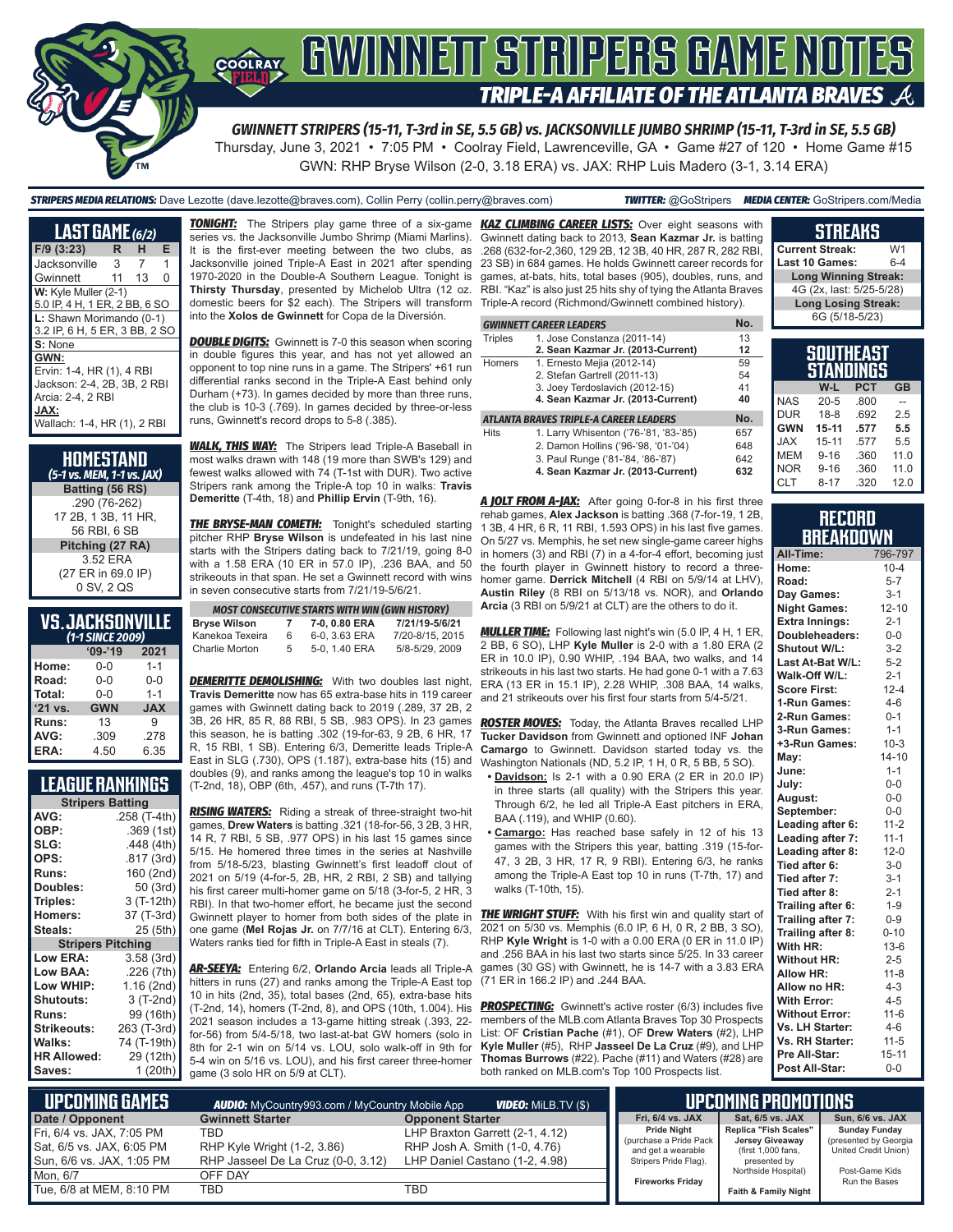

#### *THURSDAY, JUNE 3, 2021 VS. JACKSONVILLE*

| <b>MANAGER MATT TUIASOSOPO</b><br>Matt Tuiasosopo is in his first season as Gwinnett manager and his third season<br>as a coach in the Atlanta Braves organization in 2021. He was named the seventh<br>manager in team history on 3/30/21. Tuiasosopo is both the youngest manager in<br>team history (turned 35 on 5/10) and the first former Gwinnett player to manage the<br>club (hit .221 with 19 HR, 73 RBI in 178 games from 2016-17).<br>Tuiasosopo made his managerial debut in 2019 with Class-A Rome, leading the club<br>to a 65-74 record and earning Atlanta's Bobby Cox Award for minor league manager<br>of the year. He was set to return to Rome in 2020, but was reassigned to the Braves<br>Alternate Site at Coolray Field once the MiLB season was canceled.<br><b>PCT</b><br><b>Tuiasosopo's Managerial Career</b><br>W-L<br>Games<br>26<br>$15 - 11$<br>With Gwinnett (1 Season):<br>.577<br>80-85<br>MiLB Career (2 Seasons):<br>165<br>.485<br>All staff bios available in the 2021 Stripers Media Guide<br>EJECTIONS (1)<br>Player/Coach<br>Date/Inning<br><b>Umpire</b><br>5/25 vs. MEM, 7th Inning<br><b>Ryan Goins</b><br><b>HP Clint Vondrak</b>                                                                                                                                                                                                                                                                                                                                                                                                                                                                                                                                                | <b>VS. 2021 OPPONENTS</b><br><b>Road</b><br><b>Total</b><br>Home<br>Home<br><b>Road</b><br><b>Total</b><br>CHA<br>COL<br>$5 - 1$<br>$5 - 1$<br>$\frac{1}{2}$<br>$\overline{\phantom{a}}$<br>$\overline{\phantom{a}}$<br>$\cdots$<br><b>DUR</b><br>LOU<br>$4 - 2$<br>$4 - 2$<br>$\frac{1}{2}$<br>---<br>---<br>$\overline{a}$<br><b>JAX</b><br><b>MW DIV</b><br>$4 - 2$<br>$0-0$<br>$4 - 2$<br>$1 - 1$<br>$1 - 1$<br>---<br><b>MEM</b><br>$5 - 1$<br>$5 - 1$<br>---<br><b>NAS</b><br>$0-6$<br>$0-6$<br>$\overline{\phantom{a}}$<br><b>NOR</b><br>$\overline{a}$<br>$\overline{a}$<br>$\overline{a}$<br><b>SE DIV</b><br>$5 - 7$<br>$11-9$<br>$6-2$<br>LAST AT-BAT WINS (5)<br><b>Playoffs</b><br>The Stripers are 5-2 (.714) in games decided in the last at-bat in 2021.<br>0<br>Date/Opponent<br><b>Score</b><br><b>Game-Winning Play</b><br>$\mathbf 0$<br>5/4 at Charlotte<br>10-9 (12th)<br>Almonte scores on E4 (Reynolds)<br>5/9 at Charlotte<br>12-9 (10th)<br>Camargo RBI single<br>Arcia 2-out solo HR<br>5/14 vs. Louisville<br>$2-1$ (8th)<br>5/16 vs. Louisville<br>5-4 (9th)*<br>Arcia walk-off solo HR<br>5/25 vs. Memphis<br>$2-1$ (9th) <sup>*</sup><br>Kazmar walk-off single<br>*Denotes "walk-off" winl |
|---------------------------------------------------------------------------------------------------------------------------------------------------------------------------------------------------------------------------------------------------------------------------------------------------------------------------------------------------------------------------------------------------------------------------------------------------------------------------------------------------------------------------------------------------------------------------------------------------------------------------------------------------------------------------------------------------------------------------------------------------------------------------------------------------------------------------------------------------------------------------------------------------------------------------------------------------------------------------------------------------------------------------------------------------------------------------------------------------------------------------------------------------------------------------------------------------------------------------------------------------------------------------------------------------------------------------------------------------------------------------------------------------------------------------------------------------------------------------------------------------------------------------------------------------------------------------------------------------------------------------------------------------------------------------------------------------------------------------------|----------------------------------------------------------------------------------------------------------------------------------------------------------------------------------------------------------------------------------------------------------------------------------------------------------------------------------------------------------------------------------------------------------------------------------------------------------------------------------------------------------------------------------------------------------------------------------------------------------------------------------------------------------------------------------------------------------------------------------------------------------------------------------------------------------------------------------------------------------------------------------------------------------------------------------------------------------------------------------------------------------------------------------------------------------------------------------------------------------------------------------------------------------------------------------------------------------------------------|
| <b>TEAM DEFENSE (3RD IN TRIPLE-A EAST)</b><br>E<br><b>PCT</b><br><b>TC</b><br>PO<br>G<br>A<br>941<br>.986<br>26<br>687<br>241<br>13<br><b>PCT</b><br><b>Catchers</b><br><b>SB</b><br>$\mathsf{cs}$<br><b>ATT</b><br><b>PB</b><br>$\Omega$<br>.000<br>$\mathbf{1}$<br>Casteel, Ryan<br>$\mathbf{1}$<br>$\mathbf{1}$<br>3<br>.250<br>$\mathbf 0$<br>Jackson, Alex<br>1<br>4<br>4<br>$\overline{2}$<br>Lucroy, Jonathan<br>6<br>.333<br>$\mathbf{1}$<br>3<br>$\mathbf 0$<br>Martinez, Carlos<br>3<br>.000<br>1<br>$\overline{2}$<br>$\overline{2}$<br>Morales, Jonathan<br>4<br>.500<br>0<br>13<br>5<br>18<br>3<br>.278<br>Total:<br>Outfield Assists (4):<br>Waters (2), Almonte (1), Inciarte (1)<br><b>Pitcher Pickoffs (1):</b><br>Muller (1)<br><b>Catcher Pickoffs (1):</b><br>Casteel (1)                                                                                                                                                                                                                                                                                                                                                                                                                                                                                                                                                                                                                                                                                                                                                                                                                                                                                                                                   | <b>GWINNETT PLAYERS USED (48 IN 2021)</b><br>Victor Arano, Jesse Biddle, Chasen Bradford,<br><b>DP</b><br>Pitchers (26):<br>Thomas Burrows, Jesse Chavez, Tucker Davidson,<br>26<br>Jasseel De La Cruz, Carl Edwards Jr., Jay Flaa,<br>W-L<br>Shane Greene, Daysbel Hernandez, Mitch Horacek,<br>$1 - 1$<br>Connor Johnstone, Nate Jones, Trevor Kelley, Dylan Lee,<br>$5 - 3$<br>Yoan Lopez, Chris Martin, Kyle Muller, Sean Newcomb,<br>$1 - 5$<br>Tanner Roark, Jose Rodriguez, Edgar Santana, Jacob Webb,<br>$2 - 1$<br>Bryse Wilson, Kyle Wright<br>$6 - 1$<br>Abraham Almonte, Orlando Arcia, Jaycob Brugman,<br>Position (22):<br>$15 - 11$<br>Johan Camargo, Ryan Casteel, Travis Demeritte,<br>Phillip Ervin, Ryan Goins, Terrance Gore, Guillermo Heredia,<br>Ender Inciarte, Alex Jackson, Sean Kazmar Jr., Jason Kipnis,<br>Jonathan Lucroy, Carlos Martinez, Jonathan Morales,<br>Cristian Pache, Yolmer Sanchez, Travis Snider,<br><b>Riley Unroe, Drew Waters</b><br>Italics = Player no longer in Braves organization                                                                                                                                                                                      |
| <b>STARTS</b><br><b>By Batting Order</b><br>Waters (18), Inciarte (6), Almonte (1), Ervin (1)<br>1:<br>Arcia (8), Goins (5), Kipnis (4), Waters (3), Almonte (1), Camargo (1), Ervin (1),<br>Heredia (1), Pache (1), Sanchez (1)<br>Arcia (17), Camargo (5), Lucroy (3), Jackson (1)<br>3:<br>Demeritte (9), Camargo (7), Almonte (3), Jackson (3), Kipnis (2), Kazmar Jr. (1),<br>4:<br>Lucroy (1)<br>Almonte (8), Demeritte (4), Jackson (4), Kazmar Jr. (4), Lucroy (3), Snider (2),<br>5:<br>Sanchez (1)<br>Ervin (5), Goins (5), Almonte (4), Sanchez (3), Snider (3), Casteel (2),<br>6:<br>Demeritte (2), Kazmar Jr. (1), Lucroy (1)<br>Ervin (6), Goins (6), Kazmar Jr. (6), Morales (2), Sanchez (2), Snider (2),<br>7:<br>Almonte (1), Demeritte (1)<br>Sanchez (9), Morales (6), Casteel (2), Goins (2), Brugman (1), Ervin (1), Gore (1),<br>8:<br>Kazmar Jr. (1), Martinez (1), Snider (1), Unroe (1)<br>9:<br>Casteel (2), Martinez (2), Morales (1), Unroe (1)<br>Pitcher Spot (20)<br><b>By Position</b><br>Jackson (8), Morales (7), Lucroy (6), Martinez (3), Casteel (2)<br>C:<br>1B: Camargo (8), Casteel (4), Kazmar Jr. (4), Snider (4), Lucroy (2), Unroe (2),<br>Goins (1), Morales (1)<br>Goins (14), Kipnis (6), Sanchez (5), Kazmar Jr. (1)<br>2B:<br>3B: Sanchez (10), Kazmar Jr. (8), Camargo (5), Goins (2), Morales (1)<br><b>SS:</b> Arcia (24), Goins (1), Sanchez (1)<br>LF: Almonte (9), Ervin (8), Waters (3), Demeritte (2), Snider (2), Gore (1), Heredia (1)<br>CF: Waters $(17)$ , Inciarte $(5)$ , Ervin $(3)$ , Pache $(1)$<br>RF: Demeritte (13), Almonte (8), Ervin (3), Snider (1), Waters (1)<br>DH: Almonte (1), Arcia (1), Brugman (1), Demeritte (1), Inciarte (1), Snider (1) | <b>BASS-LANTA</b><br>Including MLB rehab assignments, 18 players have played for both Gwinnett and<br>Atlanta in 2021:<br>OF Abraham Almonte<br><b>RHP Edgar Santana</b><br>LHP Jesse Biddle<br>RHP Jacob Webb<br><b>INF Johan Camargo</b><br><b>RHP Bryse Wilson</b><br><b>LHP Tucker Davidson</b><br><b>RHP Kyle Wright</b><br>RHP Carl Edwards Jr.<br>RHP Jay Flaa<br>OF Guillermo Heredia (Rehab)<br>OF Ender Inciarte (Rehab)<br>C Alex Jackson (Rehab)<br><b>RHP Nate Jones</b><br>INF Sean Kazmar Jr.<br>RHP Chris Martin (Rehab)<br><b>LHP Sean Newcomb</b><br>OF Cristian Pache (Rehab)<br><b>BRAVES ON REHAB</b><br>Five Atlanta players have been assigned to rehab with Gwinnett in 2021.<br>Player<br><b>Injury</b><br><b>Rehab Dates</b><br><b>RHP Chris Martin</b><br>Right Shoulder Inflammation (4/7)<br>$5/5 - 5/11$<br>OF Ender Inciarte<br>Strained Left Hamstring (4/17)<br>$5/6 - 5/12$<br>OF Guillermo Heredia<br>Right Hamstring Inflammation (5/1)<br>5/14<br>C Alex Jackson<br>Strained Left Hamstring (5/2)<br>5/21-Current<br>OF Cristian Pache<br>Right Hamstring Inflammation (5/14)<br>$5/29 - 6/1$                                                                                         |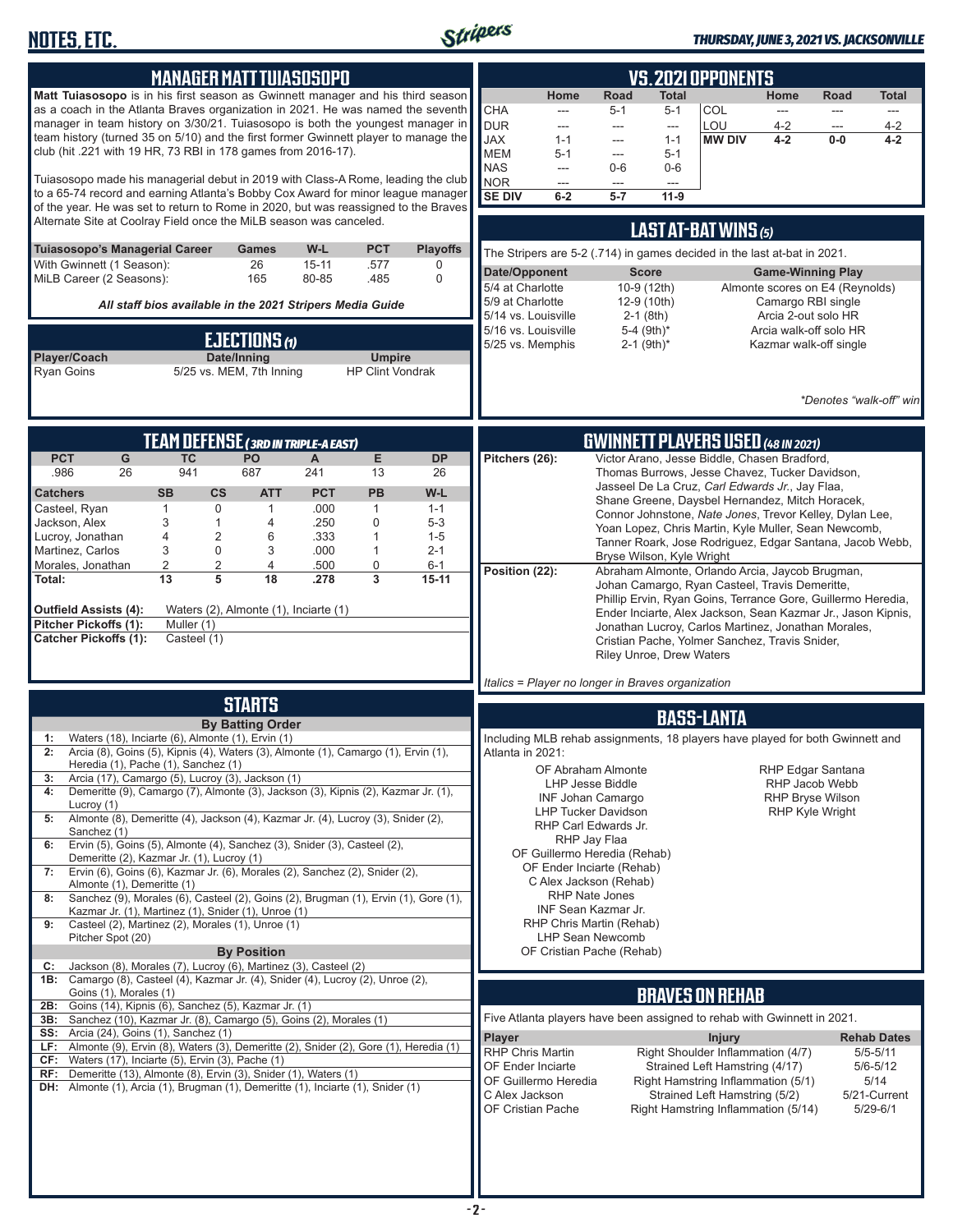# **STARTING PITCHER**



#### *THURSDAY, JUNE 3, 2021 VS. JACKSONVILLE*

# **32****BRYSE WILSON**

|         |     | <b>82 BRYSE WILSON</b>                                            | ON BRAVES 40-MAN ROSTER<br><b>BIO ON PAGE 102 OF MEDIA GUIDE</b> |
|---------|-----|-------------------------------------------------------------------|------------------------------------------------------------------|
| $B/T$ : | R/R | <b>BORN:</b> 12/20/97 in Durham, NC (Age 23)                      |                                                                  |
| HT:     | հ-2 | <b>ACQUIRED:</b> Braves' 4th Round Pick in 2016 June draft out of |                                                                  |
| WT:     | 225 | Orange High School (Hillsborough, NC)                             |                                                                  |

*TONIGHT'S START:* Wilson makes his fourth Triple-A start in 2021 in game three of this six-game series vs. Jacksonville ... It is his 30th career appearance (28th start) for the Stripers since 2018 (15-7, 3.66 ERA, 65 ER in 160.0 IP, 159 SO).

*UNBEATEN STREAK:* Wilson is unbeaten in each of his last nine starts for Gwinnett dating back to 7/21/19, going 8-0 with a 1.58 ERA (10 ER in 57.0 IP), 1.07 WHIP, .236 BAA, 11 walks, and 50 strikeouts in that span. He set a Gwinnett record with wins in seven consecutive starts from 7/21/19-5/6/21 (7-0, 0.80 ERA), surpassing **Kanekoa Texeira's** six consecutive wins (6-0, 3.63 ERA) from 7/20-8/15, 2015.

*2021 WITH ATLANTA:* He has made five starts for Atlanta this season, going 2-2 with a 4.38 ERA (12 ER in 24.2 IP) ... Made three April starts (1-2, 6.75 ERA) before being optioned on 4/30 ... Recalled twice since, on 5/11 (started vs. Toronto) and 5/22 (started vs. Pittsburgh) ... Most recently optioned to Gwinnett on 5/23.

*2020 SEASON:* Was a member of Atlanta's 60-man player pool and spent the majority of the season at the Alternate Training Site in Gwinnett ... Recalled by the Braves three times during the regular season (8/11-18, 9/6-16, 9/21-29) and went 0-1 with a 4.02 ERA (7 ER in 15.2 IP), .286 BAA, 1.72 WHIP, and one save (1-for-1) in six games (2 starts) ... Added to the Braves' NLCS roster on 10/6 and made his MLB Postseason debut in Game 4 vs. the Los Angeles Dodgers on 10/5, out-pitched Clayton Kershaw for the victory (6.0 IP, 1 H, 1 R, 1 ER, 1 HR, 1 BB, 5 SO) as Atlanta won 10-2.

*CAREER ACCOLADES:* **2017:** MiLB.com Braves Organization All-Star, *Baseball America* Low Class-A All-Star, South Atlantic League Postseason All-Star (10-7, 2.50 ERA in 26 starts with Class-A Rome) ... **2018:** Southern League Pitcher of the Week (7/8/18), International League Pitcher of the Week (8/19/18) ... **2019:** *Baseball America*  Triple-A All-Star, Gwinnett Stripers Pitcher of the Year, International League ERA Champion (10-7, 3.42 ERA in 21 starts with Gwinnett).

| <b>WILSON'S OVERALL STATS</b>                                                                     |                |           |      |       |    |     |     |      |      |  |  |  |
|---------------------------------------------------------------------------------------------------|----------------|-----------|------|-------|----|-----|-----|------|------|--|--|--|
| <b>WHIP</b><br>G/GS<br>$W-L$<br>НR<br><b>BB</b><br>SΟ<br><b>ERA</b><br><b>BAA</b><br>Team<br>rear |                |           |      |       |    |     |     |      |      |  |  |  |
| 2021                                                                                              | ATLANTA (MLB)  | $2-2$     | 4.38 | 5/5   |    |     | 15  | .305 | 1.46 |  |  |  |
|                                                                                                   | Gwinnett (AAA) | $2 - 0$   | 3.18 | 3/3   |    | 4   | 13  | .284 | 1.35 |  |  |  |
| MiLB Career:                                                                                      |                | $31 - 20$ | 2.95 | 84/79 | 32 | 111 | 442 | .233 | 1.13 |  |  |  |
| MLB Career:                                                                                       |                | $5-3$     | 5.35 | 20/12 | 13 | 32  | 52  | .306 | 1.68 |  |  |  |

|                | <b>WILSON'S 2021 SPLITS (WITH GWINNETT)</b> |          |                |  |  |  |  |  |  |  |  |  |  |
|----------------|---------------------------------------------|----------|----------------|--|--|--|--|--|--|--|--|--|--|
| Home:<br>Road: | 1-0, 4.50 ERA (2G)                          | Vs. LHB: | .320 BAA, 2 HR |  |  |  |  |  |  |  |  |  |  |
|                | 1-0, 0.00 ERA (1G)                          | Vs. RHB: | .262 BAA, 1 HR |  |  |  |  |  |  |  |  |  |  |

|         | <u>WILSON VS</u> . JACKSONVILLE (AS AAA AFFILIATE)            |                          |  |  |     |  |  |  |  |  |  |  |  |  |
|---------|---------------------------------------------------------------|--------------------------|--|--|-----|--|--|--|--|--|--|--|--|--|
|         | <b>HR</b><br>W-l<br>BB<br><b>GS</b><br><b>IP</b><br>ER<br>ERA |                          |  |  |     |  |  |  |  |  |  |  |  |  |
| 2021:   | 0-0                                                           | $\overline{\phantom{a}}$ |  |  |     |  |  |  |  |  |  |  |  |  |
| Career: | 0-0                                                           | $\overline{\phantom{a}}$ |  |  | 0.0 |  |  |  |  |  |  |  |  |  |

|                 | <b>WILSON'S HIGHS &amp; LOWS</b> |                                     |  |  |  |  |  |  |  |  |  |  |
|-----------------|----------------------------------|-------------------------------------|--|--|--|--|--|--|--|--|--|--|
|                 | <b>Season</b>                    | Career (MiLB and MLB)               |  |  |  |  |  |  |  |  |  |  |
| IP:             | 6.2 (5/22 vs. PIT)               | 9.0 (7/8/17, ROM vs. WV)            |  |  |  |  |  |  |  |  |  |  |
| $\mathsf{Iso}:$ | 5 (3x, last: 5/28 vs. MEM)       | 13 (8/15/18, GWN vs. LOU)           |  |  |  |  |  |  |  |  |  |  |
| IBB:            | 3 (5/28 vs. MEM)                 | 4 (5x, last: 8/11/20, ATL @ NYY)    |  |  |  |  |  |  |  |  |  |  |
| lH:             | 10 (5/16 vs. LOU)                | 10 (2x, last: 5/16/21, GWN vs. LOU) |  |  |  |  |  |  |  |  |  |  |
| <b>IER:</b>     | 4 (2x, last: 5/16 vs. LOU)       | 9 (7/11/19, GWN @ CHA)              |  |  |  |  |  |  |  |  |  |  |
| Low-Hit CG:     | No 9.0 IP CG                     | 5 Hits (7/8/17, ROM vs. WV)         |  |  |  |  |  |  |  |  |  |  |
| Low-ER CG:      | No 9.0 IP CG                     | 0 Runs (7/8/17, ROM vs. WV)         |  |  |  |  |  |  |  |  |  |  |

| <b>WILSON AT THE PLATE</b>                                     |      |    |  |  |  |  |  |  |   |  |  |  |  |
|----------------------------------------------------------------|------|----|--|--|--|--|--|--|---|--|--|--|--|
| AVG.<br><b>HR</b><br><b>BB</b><br>3B<br><b>RBI</b><br>2B<br>AB |      |    |  |  |  |  |  |  |   |  |  |  |  |
| 12021:                                                         | .333 |    |  |  |  |  |  |  |   |  |  |  |  |
| MiLB Career:                                                   | .100 | 30 |  |  |  |  |  |  | 3 |  |  |  |  |
| <b>IMLB Career:</b>                                            | 143  | 21 |  |  |  |  |  |  |   |  |  |  |  |

| <b>WILSON'S 2021 STARTS (ALL LEVELS)</b> |                                                                                                   |               |           |    |   |    |    |    |           |       |                       |              |                                                  |
|------------------------------------------|---------------------------------------------------------------------------------------------------|---------------|-----------|----|---|----|----|----|-----------|-------|-----------------------|--------------|--------------------------------------------------|
| Team                                     | Date/Opp.                                                                                         | <b>Result</b> | <b>IP</b> | н  | R | ER | HR | BB | <b>SO</b> | NP-S  | Opp. Starter          | <b>Final</b> | <b>Notes</b>                                     |
| <b>ATL</b>                               | 4/18 at CHC                                                                                       | W. 1-0        | 5.0       |    |   |    |    |    |           | 69-50 | Kyle Hendricks        | W. 13-4      | Braves win series 2-1; Sunday Night Baseball.    |
| <b>ATL</b>                               | Game 1 of Sunday doubleheader.<br>Zac Gallen<br>4/25 vs. ARI<br>61-37<br>4.0<br>$L.5-0$<br>L. 1-1 |               |           |    |   |    |    |    |           |       |                       |              |                                                  |
| <b>ATL</b>                               | 4/29 vs. CHC                                                                                      | L. 1-2        | 3.0       |    |   | 4  |    |    |           | 55-34 | <b>Adbert Alzolav</b> | L. 9-3       | Tied a MLB career-high for ER allowed in start.  |
| <b>GWN</b>                               | 5/6 at CLT                                                                                        | W. 1-0        | 5.0       |    |   |    |    |    |           | 81-58 | Mike Wright           | W. 4-0       | Set GWN record for consec. starts with win (7).  |
| <b>ATL</b>                               | 5/11 vs. TOR                                                                                      | ND.           | 6.0       |    |   |    |    |    |           | 84-58 | Robbie Ray            | $L.5-3$      | Kept Toronto scoreless until Guerrero Jr. HR.    |
| <b>GWN</b>                               | 5/16 vs. LOU                                                                                      | <b>ND</b>     | 6.0       | 10 |   |    |    |    |           | 93-63 | Ashton Goudeau        | W. 5-4       | First non-win in a Gwinnett start since 7/11/19. |
| <b>ATL</b>                               | 5/22 vs. PIT                                                                                      | W. 2-2        | 6.2       |    |   |    |    |    |           | 85-55 | Mitch Keller          | W. 6-1       | The 6.2 IP were a new MLB career high.           |
| <b>GWN</b>                               | 5/28 vs. MEM                                                                                      | W. 2-0        | 6.0       |    |   |    |    |    |           | 97-61 | Thomas Parsons        | W. 8-2       | Most pitches thrown since 8/27/19 vs. Norfolk.   |
|                                          |                                                                                                   |               |           |    |   |    |    |    |           |       |                       |              |                                                  |

| <b>STRIPERS STARTING PITCHERS</b> |         |            |           |    |                 |                       |                                                                          |  |  |  |
|-----------------------------------|---------|------------|-----------|----|-----------------|-----------------------|--------------------------------------------------------------------------|--|--|--|
| <b>Pitcher</b>                    | $W-L$   | <b>ERA</b> | <b>GS</b> | QS | <b>Team W-L</b> | <b>Run Support</b>    | <b>Last Gwinnett Start</b>                                               |  |  |  |
| Davidson, Tucker                  | $2 - 1$ | 0.90       |           |    | $2 - 1$         | 5.33 RPG (16 Tot.)    | 5/23 at NAS (L): 6.0 IP, 1 H, 1 R, 1 ER, 1 BB, 9 SO, 1 HR (82p/51s)      |  |  |  |
| De La Cruz, Jasseel               | $0-0$   | 2.87       | 4         |    | $2 - 2$         | 2.75 RPG (11 Tot.)    | 6/1 vs. JAX (ND): 5.0 IP, 3 H, 1 R, 1 ER, 3 BB, 6 SO (73p/45s)           |  |  |  |
| Johnstone, Connor                 | 1-3     | 6.00       | 4         |    | 1-3             | 2.75 RPG (11 Tot.)    | 5/29 vs. MEM (L): 4.0 IP, 5 H, 5 R, 5 ER, 1 BB, 3 SO, 1 HR (66p/45s)     |  |  |  |
| Muller, Kyle                      | $2 - 1$ | 5.33       | 6         |    | $5-1$           | 5.33 RPG (32 Tot.)    | 6/2 vs. JAX (W): 5.0 IP, 4 H, 1 R, 1 ER, 2 BB, 6 SO (84p/53s)            |  |  |  |
| Rodriguez, Jose                   | $0-0$   | 0.00       |           |    | $0 - 1$         | $0.00$ RPG $(0$ Tot.) | 5/20 at NAS (ND): 3.0 IP, 2 H, 0 R, 3 BB, 6 SO (56p/36s)                 |  |  |  |
| Wilson, Bryse                     | $2 - 0$ | 3.18       |           |    | $3-0$           | 4.67 RPG (14 Tot.)    | 5/28 vs. MEM (W, CG): 6.0 IP, 5 H, 2 R, 2 ER, 3 BB, 5 SO, 1 HR (97p/61s) |  |  |  |
| Wright, Kyle                      | $1 - 2$ | 3.86       | b         |    | $2 - 3$         | 2.00 RPG (10 Tot.)    | 5/30 vs. MEM (W): 6.0 IP, 6 H, 0 R, 2 BB, 3 SO (78p/48s)                 |  |  |  |
| Total:                            | $8 - 7$ | 3.68       | 26        | 5  | $15 - 11$       | 3.62 RPG (94 Tot.)    |                                                                          |  |  |  |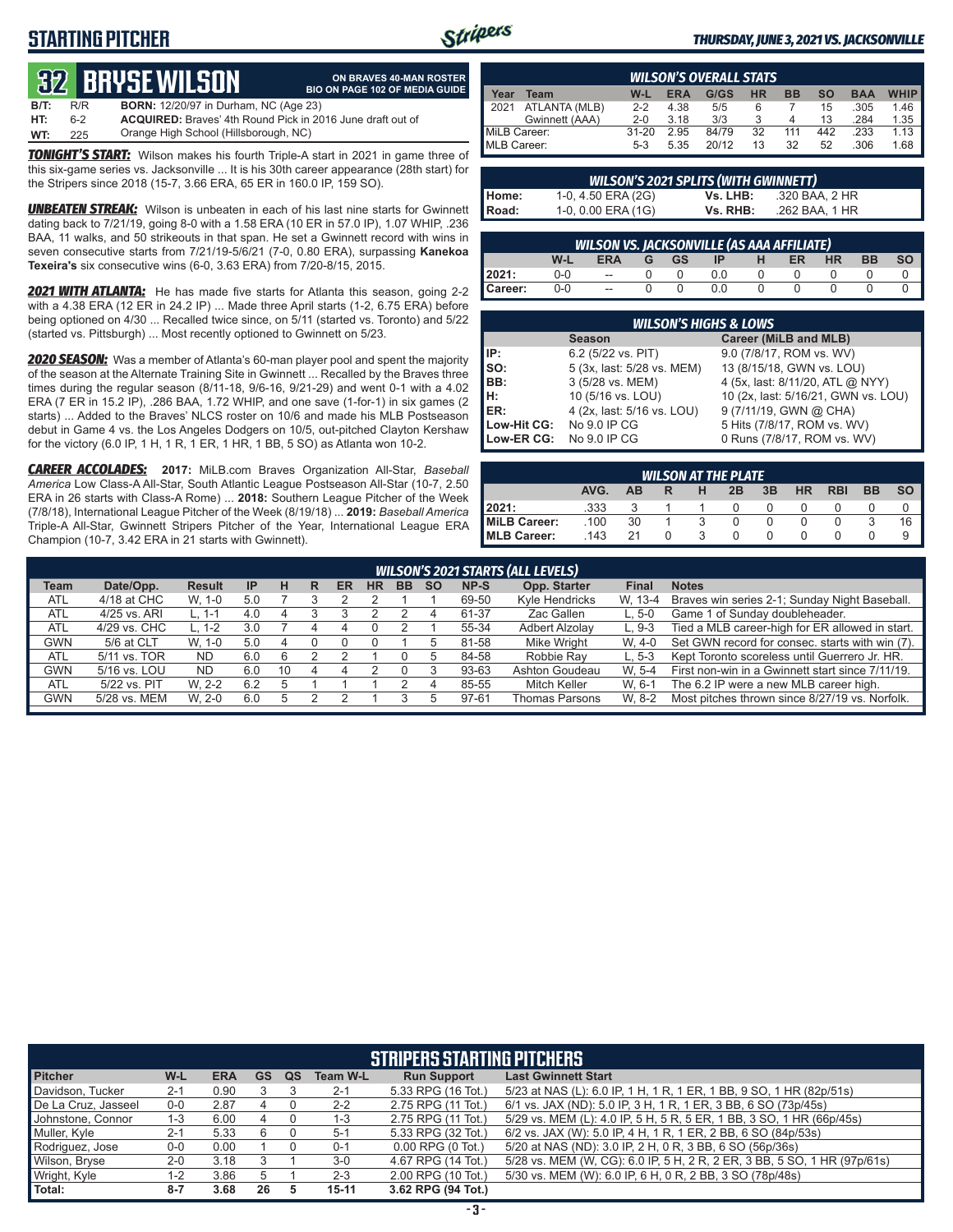# **BULLPEN**



#### *THURSDAY, JUNE 3, 2021 VS. JACKSONVILLE*

| <b>RELIEF SUMMARY (CURRENT STRIPERS ONLY)</b> |         |            |   |           |                          |               |              |                                                                  |                         |  |  |
|-----------------------------------------------|---------|------------|---|-----------|--------------------------|---------------|--------------|------------------------------------------------------------------|-------------------------|--|--|
| <b>Pitcher</b>                                | W-L     | <b>ERA</b> | G | <b>GF</b> | <b>HLD</b>               | <b>SV/OPP</b> | <b>IR/RS</b> | <b>Last Gwinnett Relief Outing</b>                               | <b>Scoreless Streak</b> |  |  |
| Arano. Victor                                 | $0 - 1$ | 3.86       | 8 | 3         |                          | 1/3           | 0/0          | 5/30 vs. MEM: H, 1.0 IP, 0 H, 0 R, 0 BB, 0 SO (14p/10s)          | 3G (3.0 IP)             |  |  |
| Biddle, Jesse (L)                             | $0 - 0$ | 4.50       |   |           |                          | 0/0           | 0/0          | 5/29 vs. MEM: 1.0 IP, 1 H, 1 R, 1 ER, 1 BB, 1 SO (21p/9s)        | 0G                      |  |  |
| Bradford, Chasen                              | $1 - 0$ | 0.78       |   |           | 2                        | 0/0           | 2/2          | 6/2 vs. JAX: 1.0 IP, 1 H, 0 R, 1 BB, 2 SO (18p/9s)               | 7G (11.0 IP)            |  |  |
| Burrows, Thomas (L)                           | $1 - 0$ | 3.48       |   |           | ٠                        | 0/0           | 4/0          | 6/2 vs. JAX: 1.0 IP, 2 H, 2 R, 2 ER, 2 BB, 1 SO, 1 HR (26p/15s)  | 0G                      |  |  |
| Chavez. Jesse                                 | $1 - 0$ | 2.70       |   |           |                          | 0/1           | 0/0          | 5/30 vs. MEM: 1.0 IP, 0 H, 0 R, 0 BB, 1 SO (17p/10s)             | 1G (1.0 IP)             |  |  |
| De La Cruz, Jasseel                           | $0 - 0$ | 5.40       | 2 |           |                          | 0/0           | 0/0          | 5/11 vs. LOU: 1.0 IP, 0 H, 0 R, 0 BB, 1 SO (9p/7s)               | 1G (1.0 IP)             |  |  |
| Flaa, Jay                                     | $0 - 0$ | 0.00       | 4 |           | $\overline{\phantom{a}}$ | 0/0           | 0/0          | 6/2 vs. JAX: 1.0 IP, 0 H, 0 R, 1 BB, 2 SO (18p/11s)              | 4G (3.2 IP)             |  |  |
| Greene, Shane                                 | $0 - 0$ | 0.00       |   |           | $\sim$                   | 0/0           | 0/0          | 6/1 vs. JAX: 1.0 IP, 1 H, 0 R, 0 BB, 1 SO (18p/13s)              | 3G (3.1 IP)             |  |  |
| Johnstone, Connor                             | $0-0$   | 0.00       |   |           |                          | 0/0           | 5/3          | 5/18 at NAS: 1.1 IP, 0 H, 0 R, 0 BB, 1 SO (14p/11s)              | 2G (4.1 IP)             |  |  |
| Kelley, Trevor                                | $0 - 0$ | 1.93       | 5 | 4         |                          | 0/1           | 4/1          | 5/29 vs. MEM: 1.0 IP, 1 H, 1 R, 1 ER, 0 BB, 0 SO, 1 HR (20p/13s) | 0G                      |  |  |
| Lee, Dylan (L)                                | $1 - 0$ | .69        |   |           |                          | 0/0           | 0/0          | 6/1 vs. JAX: 1.0 IP, 1 H, 0 R, 0 BB, 2 SO (19p/15s)              | 3G (3.0 IP)             |  |  |
| Lopez, Yoan                                   | $0 - 0$ | 4.50       |   |           |                          | 0/0           | 0/0          | 6/2 vs. JAX: 1.0 IP, 0 H, 0 R, 0 BB, 2 SO (9p/7s)                | 1G (1.0 IP)             |  |  |
| Roark, Tanner                                 | $0 - 1$ | 8.10       | 3 |           |                          | 0/1           | 0/0          | 6/1 vs. JAX: L, 2.0 IP, 8 H, 5 R, 5 ER, 0 BB, 1 SO (34p/24s)     | 0G                      |  |  |
| Webb, Jacob                                   | $0-0$   | 0.00       | 2 | 2         | ۰                        | 0/0           | 0/0          | 5/30 vs. MEM: 1.0 IP, 0 H, 0 R, 0 BB, 0 SO (11p/9s)              | 2G (2.0 IP)             |  |  |

|                                               | <b>STRIPERS PITCHING BREAKDOWN</b>                         |  |                      |  |  |  |  |  |            |  |  |  |  |  |
|-----------------------------------------------|------------------------------------------------------------|--|----------------------|--|--|--|--|--|------------|--|--|--|--|--|
|                                               | W-L                                                        |  | ERA IP R ER HR BB SO |  |  |  |  |  | <b>BAA</b> |  |  |  |  |  |
| Starters: 8-7 3.68 124.2 54 51 17 42 134 .238 |                                                            |  |                      |  |  |  |  |  |            |  |  |  |  |  |
| <b>Relievers:</b>                             | 7-4 3.45 104.1 45 40 12 32 129 212                         |  |                      |  |  |  |  |  |            |  |  |  |  |  |
| Total: 15-11 3.58 229.0 99 91 29 74 263 226   |                                                            |  |                      |  |  |  |  |  |            |  |  |  |  |  |
|                                               | $SovolQnn: 1/9/12 EV$ $Holdo: 7$ $IB/Scorod: 19/6/22 20/1$ |  |                      |  |  |  |  |  |            |  |  |  |  |  |

**Saves/Opp:** 1/8 (12.5%) **Holds:** 7 **IR/Scored:** 18/6 (33.3%)

| <b>PITCHING BY MONTH</b>                        |         |            |       |    |    |           |    |     |           |  |  |
|-------------------------------------------------|---------|------------|-------|----|----|-----------|----|-----|-----------|--|--|
|                                                 | W-L     | <b>ERA</b> | ΙP    | R  | ER | <b>HR</b> | BB | SΟ  | <b>SV</b> |  |  |
|                                                 | 14-10   | 3.50       | 211.0 | 90 | 82 | 28        | 65 | 240 |           |  |  |
| May:<br>June:<br>July:<br>August:<br>September: | $1 - 1$ | 4.50       | 18.0  | 9  | 9  |           | 9  | 23  | 0         |  |  |

| <b>SCORELESS GAME STREAKS (5-PLUS GAMES)</b> |                 |                                      |  |  |  |  |  |  |  |  |
|----------------------------------------------|-----------------|--------------------------------------|--|--|--|--|--|--|--|--|
| Pitcher                                      | Length/Dates    | <b>Stats</b>                         |  |  |  |  |  |  |  |  |
| Bradford                                     | 7G. 5/7-Current | 1-0, 0 SV, 11.0 IP, 5 H, 2 BB, 11 SO |  |  |  |  |  |  |  |  |

#### **VICTOR ARANO - RHP - #54**

- **• 2021 with GWN:** Locked down GWN's lone save on 5/14 vs. LOU (1.0 IP, 1 H).
- **• 2021 with ATL:** Recalled on 5/8, but did not pitch ... Optioned on 5/10.
- **• Spring Training:** 0-1, 34.71 ERA, .538 BAA, 1 SV in 3G with Atlanta.
- **• 2020:** Was a member of Philadelphia's 60-man player pool, but spent the entire year at the Alternate Site in Lehigh Valley ... DFA'd by the Phillies on 1/18.
- **• 2019:** Limited to just 6G with Triple-A Lehigh Valley (2-0, 0.00 ERA in 3G) and Philadelphia (1-0, 3.86 ERA in 3G) ... Was on injured list from 4/20-end of season (right elbow inflammation).
- **• Acquired:** Claimed off waivers from Philadelphia (1/22/21) ... Originally signed by the Los Angeles Dodgers as a non-drafted free agent (4/4/13).
- **• MLB Career:** 3-2, 2.65 ERA, .224 BAA, 3 SV in 73G with Philadelphia (2017-19).

#### **JESSE BIDDLE - LHP - #48**

- **• 2021 with ATL:** Had his contract selected on 4/17, pitched in 8G with the Braves (0-0, 8.44 ERA, 10 ER in 10.2 IP) ... DFA'd on 5/17, outrighted to Gwinnett on 5/19.
- **• Spring Training:** 0-0, 3.00 ERA, .257 BAA, 2 SV in 9G with Cincinnati ... Released on 3/26 after re-signing as MiLB FA on 12/11/20.
- **• 2020:** Opened the year at Cincinnati's Alternate Training Site ... Contract selected on 8/25 (0-0, 0.00 ERA, 0 ER in 0.2 IP in 1G) ... Placed on 10-day injured list on 8/29 (left shoulder impingement) and missed the remainder of the year.
- **• Acquired:** MiLB FA (4/2/21) ... Originally Philadelphia's 1st-round pick (27th overall) in 2010 out of Germantown Friends High School (Philadelphia, PA).
- **• MLB Career:** 6-2, 5.07 ERA, .261 BAA, 1 SV in 99G with ATL (2018-19, 2021), SEA (2019), TEX (2019), CIN (2020).

#### **CHASEN BRADFORD - RHP - #28**

- **• 2021 with GWN:** Is 1-0 with a 0.00 ERA (0 R in 11.0 IP, 3 H, 2 BB, 11 SO) in last 7G.
- **• Spring Training:** Did not pitch in Atlanta's MLB camp.
- **• 2020:** Re-signed by Seattle to an MiLB deal on 1/15, but was not included on the Mariners' 60-man player pool ... Did not play.
- **• 2019:** Split time between Seattle (0-0, 4.86 ERA, 1 SV in 12G) and Triple-A Tacoma (0-0, 6.75 ERA, 1 SV in 5G).
- **• Acquired:** MiLB FA (3/15/21) ... Originally the New York Mets' 35th round pick in 2011 out of the University of Central Florida.
- **• MLB Career:** 7-0, 3.89 ERA, .253 BAA, 1 SV in 86G with NYM, SEA (2017-19).

## **THOMAS BURROWS - LHP - #49**

- **• 2021 with GWN:** Earned his first win on 5/26 vs. MEM (1.0 IP, 0 H, 0 R, 2 SO).
- **• MLB.com Prospect Rankings:** #22 (Braves Top 30).
- **• Spring Training:** 0-1, 6.75 ERA, .222 BAA, 0 SV in 4G with Atlanta.
- **• 2020:** Was an NRI to Spring Training, but not included on 60-man player pool. **• 2019:** Went 2-4 with a 4.42 ERA, .221 BAA, and 7 saves (7-for-9) in 43G between Double-A Mississippi and Gwinnett ... Stranded 16 of 17 inherited runners with the
- Stripers (94.1%) ... Won Atlanta's Bill Lucas Award for community service. **• Acquired:** Via trade with Seattle (1/11/17) ... Originally the Mariners' 4th-round pick
- in 2016 out of the University of Alabama.

### **JESSE CHAVEZ - RHP - #40**

- **• 2021 with GWN:** Earned first win despite a blown save on 5/25 vs. MEM (2.0 IP, 2 H, 1 ER, 1 BB, 4 SO in 2-1 walk-off win).
- **• Spring Training:** 0-0, 14.54 ERA, .429 BAA, 0 SV in 5G with the Los Angeles Angels ... Released on 3/25.
- **• 2020:** Logged 18G with Texas, going 0-0 with a 6.88 ERA and .303 BAA.
- **• 2019:** In 48G (9 starts) with Texas, went 3-5 with a 4.85 ERA, .267 BAA, and 1 save. **• Acquired:** MiLB FA (4/17/21) ... Originally Texas's 42nd round pick in 2002 out of
- Riverside Community College (Riverside, CA). **• MLB Career:** 41-58, 4.52 ERA, .266 BAA, 8 SV in 481G with PIT, ATL, KC, TOR, OAK, LAD, LAA, TEX, CHC (2008-20) ... Made his lone MLB Postseason appearance with the Cubs in 2018 NL Wild Card Game (1.0 IP, 1 H, 0 R, 0 SO).

# **JAY FLAA - RHP - #45**

- **• 2021 with GWN:** In 2 stints, has made 4 scoreless appearances (3.2 IP, 2 H).
- **• 2021 with ATL:** From 5/23-5/30, went 0-0 with a 27.00 ERA (4 ER in 1.1 IP) in 1G.
- **• 2021 with BAL:** Contract selected by Baltimore on 4/26 and made his MLB debut on 4/27 vs. the NY Yankees (1.1 IP, 2 BB, 1 SO, struck out Aaron Judge) ... Optioned on
- 4/28, appeared in 1G with Triple-A Norfolk (0-0, 16.20) ... DFA'd on 5/8.
- **• Spring Training:** 0-0, 3.38 ERA, .200 BAA, 0 SV in 3G with Baltimore.
- **• 2020:** Was not on Baltimore's 60-man player pool, did not play. **• 2019:** Went 2-5 with a 4.69 ERA, .256 BAA, and 5 SV in 40G (3 starts) between
- Double-A Bowie and Norfolk (2-3, 5.24 ERA, 4 SV in 29G during Triple-A debut). **• Acquired:** Claimed off waivers from Baltimore (5/11/21) ... Originally the Orioles'
- 6th-round pick in 2015 out of North Dakota State University (Fargo, ND). **• MLB Career:** 0-0, 0.00 ERA, .000 BAA, 0 SV in 1G with Baltimore (2021).

# **SHANE GREENE - RHP - #19**

- **• 2021 with GWN:** Has struck out 5 over 3.1 IP (2 H, 0 R, 1 BB) in 3G.
- **• Spring Training:** Was a free agent and did not pitch for a club.
- **• 2020:** In 28G with Atlanta, went 1-0 with a 2.60 ERA, .229 BAA, and 9 holds ... In 6G during the Postseason, went 0-0 with a 1.50 ERA, .261 BAA, and 2 holds.
- **• 2019:** Opened the year with Detroit (0-2, 1.18 ERA, 22 SV in 38G) and was an AL All-Star ... Traded to Atlanta in exchange for LHP Joey Wentz and OF Travis Demeritte on 7/31 ... In 27G with the Braves, went 0-1 with a 4.01 ERA and 1 SV.
- **• Acquired:** Signed to a MLB deal on 5/9/21 ... Originally the NY Yankees' 15th-round pick in 2009 out of Daytona Beach Community Colllege (FL).
- **• MLB Career:** 23-28, 4.38 ERA, .253 BAA, 66 SV in 313G with NYY, DET, ATL (2014- 20) ... In 8G with ATL during the 2019-20 Postseasons, went 0-0 with a 2.08 ERA.

### **CONNOR JOHNSTONE - RHP - #51**

- **• Leaderboard:** Entering 6/3, ranks among Triple-A East top 10 in WHIP (1st, 0.76).
- **• 2021 with GWN:** Threw 8.0 scoreless innings over his first 2 outings with Gwinnett, including a 5.0-inning spot start (win, 1 H, 0 BB, 5 SO) on 5/8 at CLT ... In 4 spot starts, is 1-3 with a 6.00 ERA (12 ER in 18.0 IP).
- **• Spring Training:** 0-1, 4.76 ERA, .273 BAA, 1 SV in 6G with Atlanta.
- **• 2020:** Was an NRI to Braves Spring Training, but not on 60-man player pool. **• 2019:** With Double-A Mississippi and Gwinnett, went 7-4 with a 4.24 ERA, .296 BAA,
- and 1 SV in 35G (7 starts) ... His 7 wins ranked T-8th among Braves farmhands. **• Acquired:** Braves 21st-round pick in 2017 out of Wake Forest University.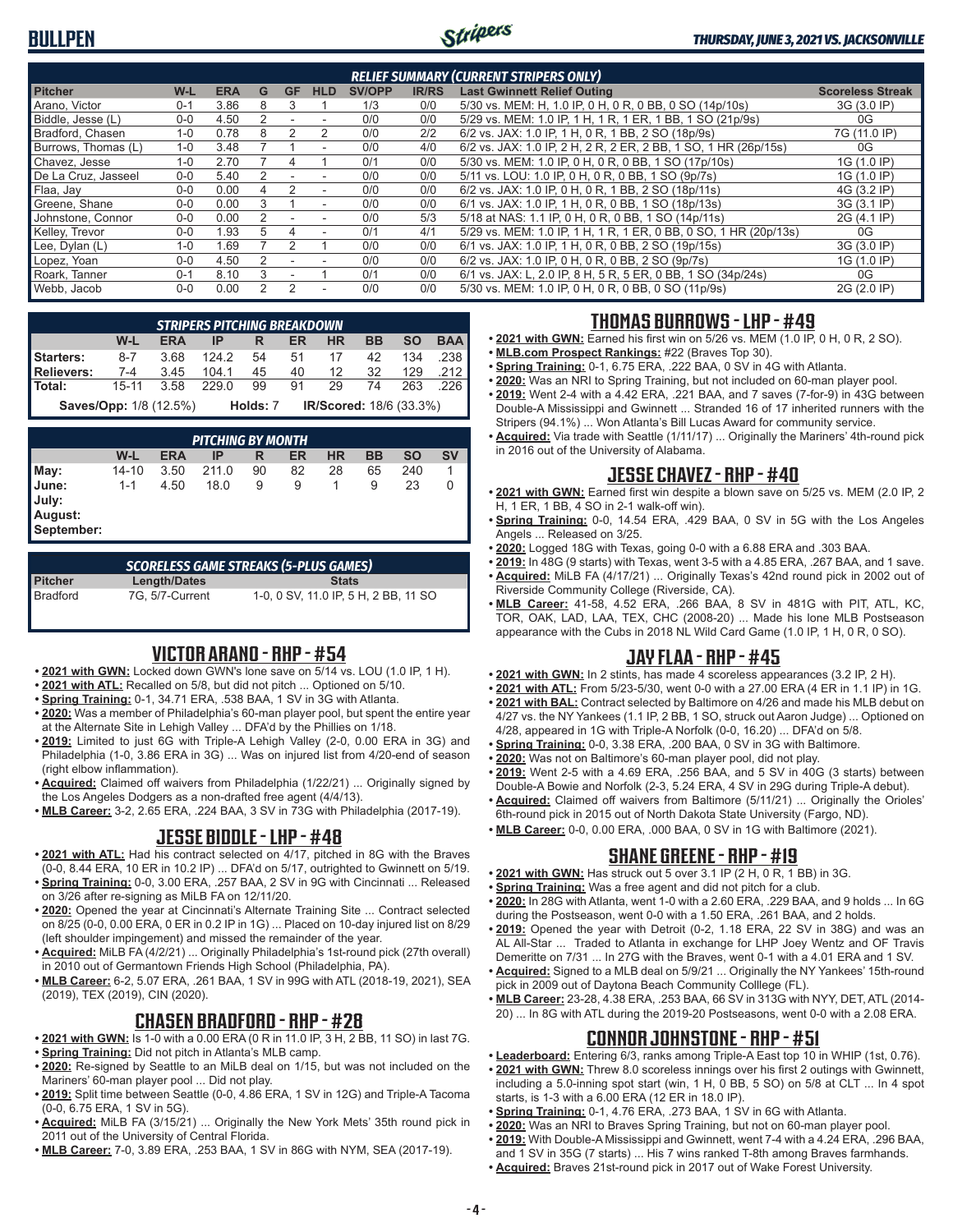# **BULLPEN**

#### **TREVOR KELLEY - RHP - #43**

- **• 2021 with GWN:** Did not allow a run over 3.2 IP in his first 4G from 5/12-5/23.
- **• Spring Training:** Did not pitch in Chicago Cubs' MLB camp ... Released on 4/23. **• 2020:** Pitched in 4G with Philadelphia, going 0-0 with a 10.80 ERA ... Outrighted on
- 8/14 and spent the rest of the season at the Phillies Alternate Site. **• 2019:** In 52G with Triple-A Pawtucket, went 5-5 with a 1.79 ERA, .216 BAA, and 12 SV ... Was an International League Midseason and Postseason All-Star and a *Baseball America* Triple-A All-Star ... Led IL in appearances and was T-1st in saves
- ... Made MLB debut on 7/2 at Toronto and logged 10G with Boston (0-3, 8.64 ERA). **• Acquired:** MiLB FA (4/28/21) ... Originally Boston's 36th-round pick in 2015 out of the University of North Carolina at Chapel Hill.
- **• MLB Career:** 0-3, 9.26 ERA, .347 BAA, 0 SV in 14G with BOS (2019), PHI (2020).

#### **DYLAN LEE - LHP - #58**

- **• 2021 with GWN:** Earned the win in his Stripers' debut on 5/4 at CLT (2.0 IP, 1 H, 1 R, 0 ER, 0 BB, 3 SO in 10-9 win in 12 innings).
- **• Spring Training:** 0-0, 0.00 ERA, 0 SV in 2G with Miami ... Released on 3/29.
- **• 2020:** Was a non-roster invite to Marlins Spring Training, but was not on Miami's 60-man player pool ... Did not play.
- **• 2019:** Logged 45G between Double-A Jacksonville (0-3, 1.91 ERA, .176 BAA, 13 SV in 32G) and Triple-A New Orleans (1-3, 4.71 ERA, .329 BAA, 0 SV in 13G).
- **• Acquired:** MiLB FA (4/15/21) ... Originally Miami's 10th-round pick in 2016 out of Cal State Fresno (Fresno, CA).

#### **YOAN LOPEZ - RHP - #55**

- **• 2021 with ARI:** Began the season on Arizona's Opening Day roster ... In 2 stints, went 0-0 with a 6.57 ERA (9 ER in 12.1 IP) and 0 SV (0-for-3) in 13G ... DFA'd on 5/20, traded to Atlanta on 5/22 and optioned to Gwinnett.
- **• Spring Training:** 1-0, 4.91 ERA, .214 BAA, 0 SV in 8G with Arizona.
- **• 2020:** In 20G with Arizona, went 0-1 with a 5.95 ERA, .269 BAA, and 2 holds.
- **• 2019:** Set MLB career highs in G (70) and holds (21), going 2-7 with a 3.41 ERA, .232 BAA, and 1 SV (1-for-4) with the D-backs.
- **• Acquired:** Via trade with Arizona in exchange for CF Deivi Estrada (5/22/21) ... Originally signed by the D-backs as a NDFA out of Cuba (1/16/15).
- **• MLB Career:** 2-8, 4.25 ERA, .252 BAA, 1 SV in 113G with Arizona (2018-21)

### **TANNER ROARK - RHP - #57**

**• 2021 with GWN:** Struck out 3 over 1.0 IP in his Stripers debut on 5/23 at NAS.

**• 2021 with TOR:** Was on Toronto's Opening Day roster, went 0-1 with a 6.43 ERA in 3G (1 start) ... Released by the Blue Jays on 5/3.

- **• Spring Training:** 2-1, 8.44 ERA, .295 BAA in 4 starts with Toronto.
- **• 2020:** Made 11 starts with the Blue Jays, going 2-3 with a 6.80 ERA and .309 BAA.
- **• 2019:** Went 10-10 with a 4.35 ERA and .275 BAA in 31 starts with CIN and OAK.
- **• Acquired:** MiLB FA (5/10/21) ... Originally Texas's 25th-round pick in 2008 out of the University of Illinois at Urbana-Champaign.
- **• MLB Career:** 76-68, 3.85 ERA, .254 BAA, 1 SV in 227G (184 starts) with WSH, CIN, OAK, TOR (2013-21) ... Pitched in 2014 and 2016 Postseasons with Nationals (0-1, 3.86 ERA in 3G, 1 start).

#### **JACOB WEBB - RHP - #71**

- **• 2021 with ATL:** Recalled twice from Alternate Training Site, on 4/7 and 4/10 ... In 16G with the Braves, is 1-2 with a 5.63 ERA (10 ER in 16.0 IP) and a .338 BAA ... Optioned to Gwinnett on 5/21.
- **• Spring Training:** 1-0, 2.57 ERA, .222 BAA, 2 HLD in 7G with Atlanta ... Optioned to the Alternate Training Site in Gwinnett on 3/25.
- **• 2020:** Assigned to the Alternate Training Site on 7/19, but missed over a month with a right shoulder strain (placed on 60-day injured list on 7/20) ... Activated on 9/8 and went 0-0 with a 0.00 ERA (0 ER in 10.0 IP) and .200 BAA in 8G ... Made his MLB Postseason debut, going 0-0 with a 9.00 ERA (3 ER in 3.0 IP) in 3G.
- **• 2019:** Made his MLB debut with Atlanta, going 4-0 with a 1.39 ERA (5 ER in 32.1 IP), .205 BAA, 9 holds, and 2 saves (2-for-4) in 36G ... Also logged 10G with Gwinnett (0-1, 6.97 ERA, .225 BAA, 1 SV).
- **• Acquired:** Braves' 18th-round pick in 2014 out of Tabor College (Hillsboro, KS).
- **• MLB Career:** 5-2, 2.31 ERA, .247 BAA, 2 SV in 60G with Atlanta (2019-21).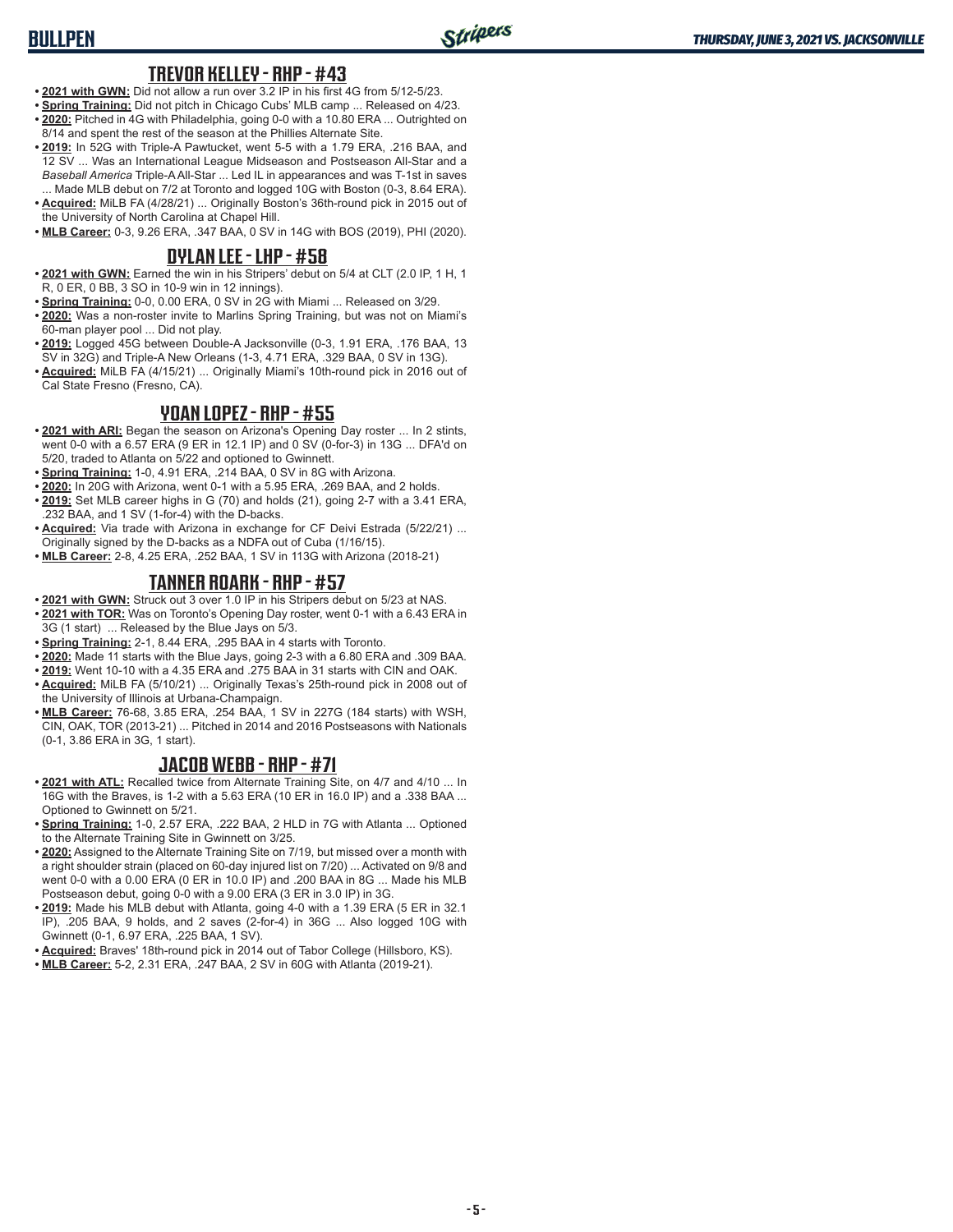#### Stripers **OFFENSE** *THURSDAY, JUNE 3, 2021 VS. JACKSONVILLE TOTAL:* .258, 37 HR, .817 OPS *RISP:* .288, 8 HR, .834 OPS *RUNS/INNING: 1 2 3 4 5 6 7 8 9 X TOT Vs. LHP:* .261, 19 HR, .840 OPS **RISP/20:** .215, 1 HR, .589 OPS **Stripers:** 28 19 11 13 17 13 17 21 13 8 160 *Vs. RHP:* .257, 18 HR, .802 OPS *LOADED:* .306, 2 HR, .911 OPS **Opponents:** 13 9 11 18 5 10 12 10 6 5 99

|                |                          |                |                          |                          |      |                          |                | <b>HOME RUNS</b>       |                                              |                | <b>MULTI-GAMES</b> |           |
|----------------|--------------------------|----------------|--------------------------|--------------------------|------|--------------------------|----------------|------------------------|----------------------------------------------|----------------|--------------------|-----------|
| Player         | 1R                       | 2R             | 3R                       | <b>GS</b>                | Tot. |                          |                | Off LH Off RH Team W-L | Last HR with Gwinnett (Regular Season)       | Hit            | <b>RBI</b>         | <b>HR</b> |
| Almonte        | $\overline{2}$           |                |                          |                          | 3    |                          |                | $3-0$                  | 5/30/21 vs. MEM, 1R (RH Connor Jones)        | 9              | 6                  |           |
| Arcia          | $\overline{ }$           |                |                          |                          | 8    | 4                        | 4              | $5 - 1$                | 5/25/21 vs. MEM, 1R (RH Angel Rondon)        | 10             | 4                  |           |
| Brugman        | $\overline{\phantom{a}}$ |                |                          |                          |      |                          |                | $0 - 0$                |                                              |                |                    |           |
| Camargo        | 2                        |                |                          |                          | 3    | 3                        |                | $1 - 1$                | 5/8/21 at CLT, 1R (LH Nik Turley), 2nd of GM | 4              | $\overline{2}$     |           |
| Casteel        | $\overline{\phantom{0}}$ |                |                          |                          |      |                          |                | $1 - 0$                | 5/16/21 vs. LOU, 2R (RH Ashton Goudeau)      | $\overline{4}$ | 3                  |           |
| Demeritte      | 4                        | $\overline{2}$ |                          |                          | 6    | 4                        | $\overline{2}$ | $5 - 1$                | 5/30/21 vs. MEM, 1R (LH Bernardo Flroes Jr.) | 6              | 4                  | $\sim$    |
| Ervin          | ۰.                       |                | $\overline{ }$           |                          |      |                          |                | $1 - 0$                | 6/2/21 vs. JAX, 3R (LH Shawn Morimando)      | 4              | $\overline{2}$     |           |
| Goins          |                          | ۰              | $\overline{\phantom{a}}$ | $\overline{\phantom{a}}$ |      |                          | ÷              | $1 - 0$                | 5/4/21 at CLT, 1R (LH Kyle Kubat)            | 6              | 3                  |           |
| Gore           |                          | ۰              |                          | $\overline{\phantom{a}}$ |      |                          |                | $0 - 0$                |                                              |                |                    |           |
| Heredia        |                          |                |                          |                          |      |                          |                | $0 - 0$                |                                              |                |                    |           |
| Inciarte       |                          |                |                          |                          |      |                          |                | $0 - 0$                |                                              |                |                    |           |
| Jackson        | 2                        |                | $\sim$                   |                          | 4    | 3                        |                | $2 - 0$                | 5/28/21 vs. MEM, 2R (RH Tommy Parsons)       | $\overline{2}$ | 3                  | 1         |
| Kazmar Jr.     |                          |                |                          |                          | 3    |                          | 2              | $1 - 2$                | 5/26/19 vs. MEM, 3R (LH Austin Warner)       | $\overline{2}$ | 3                  |           |
| Kipnis         |                          |                |                          |                          |      |                          |                | $1 - 0$                | 5/28/21 vs. MEM, 3R (RH Tommy Parsons)       | $\overline{2}$ |                    |           |
| Lucroy         |                          |                |                          |                          |      |                          |                | $0 - 1$                | 5/22/21 at NAS, 1R (RH Zack Godley)          | $\overline{2}$ | $\overline{2}$     | $\sim$    |
| Martinez       | $\overline{\phantom{0}}$ | ٠              |                          |                          |      | $\overline{\phantom{0}}$ |                | $0 - 0$                |                                              | $\overline{2}$ |                    | $\sim$    |
| <b>Morales</b> | $\overline{\phantom{0}}$ | Ξ.             |                          | $\overline{\phantom{a}}$ |      | $\overline{\phantom{a}}$ |                | $1 - 0$                | 5/7/21 at CLT, 3R (RH Joe De Carlo)          |                |                    |           |
| Pache          |                          |                |                          |                          |      |                          |                | $0 - 0$                | 8/29/19 vs. NOR, 1R (LH Keegan Akin)         |                |                    |           |
| Sanchez        |                          |                |                          |                          |      |                          |                | $0 - 0$                |                                              | $\overline{2}$ |                    |           |
| Snider         |                          |                | $\overline{\phantom{a}}$ |                          |      |                          |                | $1 - 0$                | 5/7/21 at CLT, 1R (RH Felix Paulino)         | ä,             | ٠                  |           |
| Unroe          | ٠.                       | ٠              | $\overline{\phantom{a}}$ | $\sim$                   | ۰    |                          |                | $0 - 0$                | 7/19/19 vs. ROC, 1R (RH Drew Hutchison)      | ٠              | ٠                  |           |
| Waters         | $\mathcal{P}$            |                |                          |                          | 3    | $\overline{2}$           |                | $0 - 2$                | 5/19/21 at NAS, 1R/Leadoff (LH Wade LeBlanc) | $\overline{ }$ | $\mathfrak{p}$     |           |
| Total:         | 23                       |                | 5                        | $\overline{2}$           | 37   |                          |                |                        |                                              |                |                    |           |

| <b>HOME RUN VARIANTS</b>                                  |            |                |                |    |              |                                                |           |            |            | <b>PINCH HITTERS</b> |                 |      |                                |                |                                                                                  |                               |             |                |
|-----------------------------------------------------------|------------|----------------|----------------|----|--------------|------------------------------------------------|-----------|------------|------------|----------------------|-----------------|------|--------------------------------|----------------|----------------------------------------------------------------------------------|-------------------------------|-------------|----------------|
| Back-to-Back Homers (1x):                                 |            |                |                |    |              |                                                |           |            |            |                      | Player          | AVG. | AB                             | н              | 2B                                                                               | 3B                            | <b>HR</b>   | <b>RBI</b>     |
| Almonte (GS) / Snider, 5/7 at CLT (1st Inning)            |            |                |                |    |              |                                                | Almonte   | 1.000      |            |                      | O               |      | $\mathbf 0$                    | $\overline{2}$ |                                                                                  |                               |             |                |
|                                                           |            |                |                |    |              |                                                |           |            |            |                      | Casteel         | .125 | 8                              |                |                                                                                  | $\Omega$                      | $\mathbf 0$ | $\overline{2}$ |
| Back-to-Back-to-Back Homers (1x):                         |            |                |                |    |              |                                                |           |            | Demeritte  | .400                 | 5               |      |                                | $\Omega$       |                                                                                  |                               |             |                |
| Arcia (2R) / Camargo / Demeritte, 5/8 at CLT (6th Inning) |            |                |                |    |              |                                                |           |            |            |                      | Ervin           | .500 | $\overline{2}$                 |                | $\Omega$                                                                         | $\Omega$                      | $\mathbf 0$ | 1              |
|                                                           |            |                |                |    |              |                                                |           |            |            |                      | Gore            | .333 | 3                              |                | 0                                                                                | $\Omega$                      | $\mathbf 0$ | 0              |
| Pinch Hit Homers (1x):                                    |            |                |                |    |              |                                                |           |            |            |                      | Kazmar Jr.      | .000 | 3                              | $\Omega$       | $\Omega$                                                                         | $\cap$                        | $\mathbf 0$ | $\mathbf 0$    |
| Demeritte, 5/12 vs. LOU (7th Inning)                      |            |                |                |    |              |                                                |           |            |            |                      | Lucrov          | .000 | 2                              | $\Omega$       | $\Omega$                                                                         | $\Omega$                      | $\mathbf 0$ | $\mathbf 0$    |
| Leadoff (Game) Homers (1x):                               |            |                |                |    |              |                                                |           |            |            |                      | <b>Morales</b>  | .000 |                                | $\mathbf{0}$   | 0                                                                                |                               | $\mathbf 0$ | $\mathbf 0$    |
| Waters, 5/19 at NAS                                       |            |                |                |    |              |                                                |           |            |            |                      | Sanchez         | .000 | 3                              | $\Omega$       | $\Omega$                                                                         | $\Omega$                      | $\mathbf 0$ | $\mathbf 0$    |
|                                                           |            |                |                |    |              |                                                |           |            |            |                      | Snider          | .000 | 8                              | $\mathbf 0$    | 0                                                                                | $\Omega$                      | $\mathbf 0$ | 0              |
| Walk-Off Homers (1x):                                     |            |                |                |    |              |                                                |           |            |            |                      | Unroe           | .000 | 4                              | $\Omega$       | $\Omega$                                                                         | $\Omega$                      | $\mathbf 0$ | 0              |
| Arcia (Solo), 5/16 vs. LOU (9th Inning)                   |            |                |                |    |              |                                                |           |            |            |                      | Totals:         | .150 | 40                             | 6              | $\overline{2}$                                                                   | 0                             | 1           | 6              |
|                                                           |            |                |                |    |              |                                                |           |            |            |                      | Player<br>Arcia |      | Length/Dates<br>13G (5/4-5/18) |                | <b>HITTING STREAKS (10-PLUS GAMES)</b><br>.393 (22-56), 4 2B, 7 HR, 17 R, 12 RBI | <b>Stats</b>                  |             |                |
|                                                           | <b>AVG</b> | G              | 2B             | 3B | <b>HR</b>    | <b>STRIPERS BATTING BY MONTH</b><br><b>RBI</b> | <b>SB</b> | <b>OBP</b> | <b>SLG</b> | <b>OPS</b>           |                 |      |                                |                |                                                                                  |                               |             |                |
| May:                                                      | .254       | 24             | 43             | 2  | 36           | 138                                            | 24        | .366       | .445       | .811                 |                 |      |                                |                | <b>ON-BASE STREAKS (10-PLUS GAMES)</b>                                           |                               |             |                |
| June:                                                     | .309       | $\mathfrak{D}$ | $\overline{7}$ | 1  | $\mathbf{1}$ | 13                                             | 1         | .402       | .485       | .888                 | Player          |      | Length/Dates                   |                |                                                                                  | <b>Stats</b>                  |             |                |
| July:                                                     |            |                |                |    |              |                                                |           |            |            |                      | Arcia           |      | 13G (5/4-5/18)                 |                |                                                                                  | .393 (22-56), 8 BB, .462 OBP  |             |                |
| August:                                                   |            |                |                |    |              |                                                |           |            |            |                      | Camargo         |      | 10G (5/4-5/23)                 |                |                                                                                  | .333 (12-36), 12 BB, .500 OBP |             |                |

| August:<br>September: |
|-----------------------|

#### *BATTER'S BOX (CURRENT STRIPERS ONLY)*

| Player            | <b>Season with GWN</b>              | 6/2 vs. JAX               | <b>Active Hit Streak</b> | <b>Series vs. JAX</b>        |
|-------------------|-------------------------------------|---------------------------|--------------------------|------------------------------|
| Arcia, Orlando    | .327, 8 HR, 18 RBI, 3 SB, 1.004 OPS | 2-4, 2 R, 2 RBI           | 2G (Since 6/1)           | $.500(4-8)$ , 3 R, 2 RBI     |
| Camargo, Johan    | .319. 3 HR. 9 RBI. 0 SB. 1.058 OPS  | <b>DNP</b>                | 1G (Since 5/26)          | ---                          |
| Casteel, Ryan     | .355. 1 HR. 9 RBI. 0 SB. 1.025 OPS  | PH, 1-1, 2B, 2 RBI        | 1G (Since 6/2)           | .500 (1-2), 2B, 2 RBI        |
| Demeritte, Travis | .302, 6 HR, 15 RBI, 1 SB, 1.187 OPS | 2-4, 2 2B, 2 R            | 1G (Since 6/2)           | $.333(2-6), 22B, 2R$         |
| Ervin, Phillip    | .250, 1 HR, 9 RBI, 6 SB, .766 OPS   | 1-4, HR, SF, R, 4 RBI     | 1G (Since 6/2)           | .200 (1-5), HR, R, 4 RBI     |
| Goins, Ryan       | .246, 1 HR, 10 RBI, 0 SB, .702 OPS  | $2-4, R$                  | 3G (Since 5/27)          | .500 (2-4), R                |
| Gore, Terrance    | .250, 0 HR, 0 RBI, 4 SB, .583 OPS   | PH. 0-1                   | $-3G$                    | $.000(0-1)$                  |
| Jackson, Alex     | .259, 4 HR, 11 RBI, 0 SB, 1.159 OPS | 2-4, 2B, 3B, SF, R, 2 RBI | 1G (Since 6/2)           | .222 (2-8), 2B, 3B, R, 2 RBI |
| Kazmar Jr., Sean  | .240. 3 HR. 12 RBI. 0 SB. .746 OPS  | <b>DNP</b>                | 1G (Since 6/1)           | .250 (1-4), 2B               |
| Kipnis, Jason     | .250, 1 HR, 3 RBI, 0 SB, .823 OPS   | $1-5, R$                  | 1G (Since 6/2)           | $.125(1-8)$ , R              |
| Lucroy, Jonathan  | .219, 1 HR, 9 RBI, 0 SB, .691 OPS   | <b>DNP</b>                | 1G (Since 6/1)           | .500 (2-4), 2B, 2 RBI        |
| Morales, Jonathan | .111, 1 HR, 5 RBI, 0 SB, .333 OPS   | <b>DNP</b>                | $-3G$                    | ---                          |
| Pache, Cristian   | .333, 0 HR, 0 RBI, 0 SB, .667 OPS   | <b>DNP</b>                | 1G (Since 6/1)           | $.333(1-3)$ , R              |
| Sanchez, Yolmer   | .172, 0 HR, 6 RBI, 0 SB, .534 OPS   | $0-1, R$                  | $-2G$                    | $.000(0-2)$ , R              |
| Snider, Travis    | .138, 1 HR, 2 RBI, 0 SB, .681 OPS   | PH, 0-0                   | $-3G$                    | $.000(0-2)$ , R              |
| Waters, Drew      | .273. 3 HR. 8 RBI. 7 SB. .804 OPS   | 2-4, 2 R, RBI, SB         | 3G (Since 5/30)          | .444 (4-9), 2B, 2R, RBI, SB  |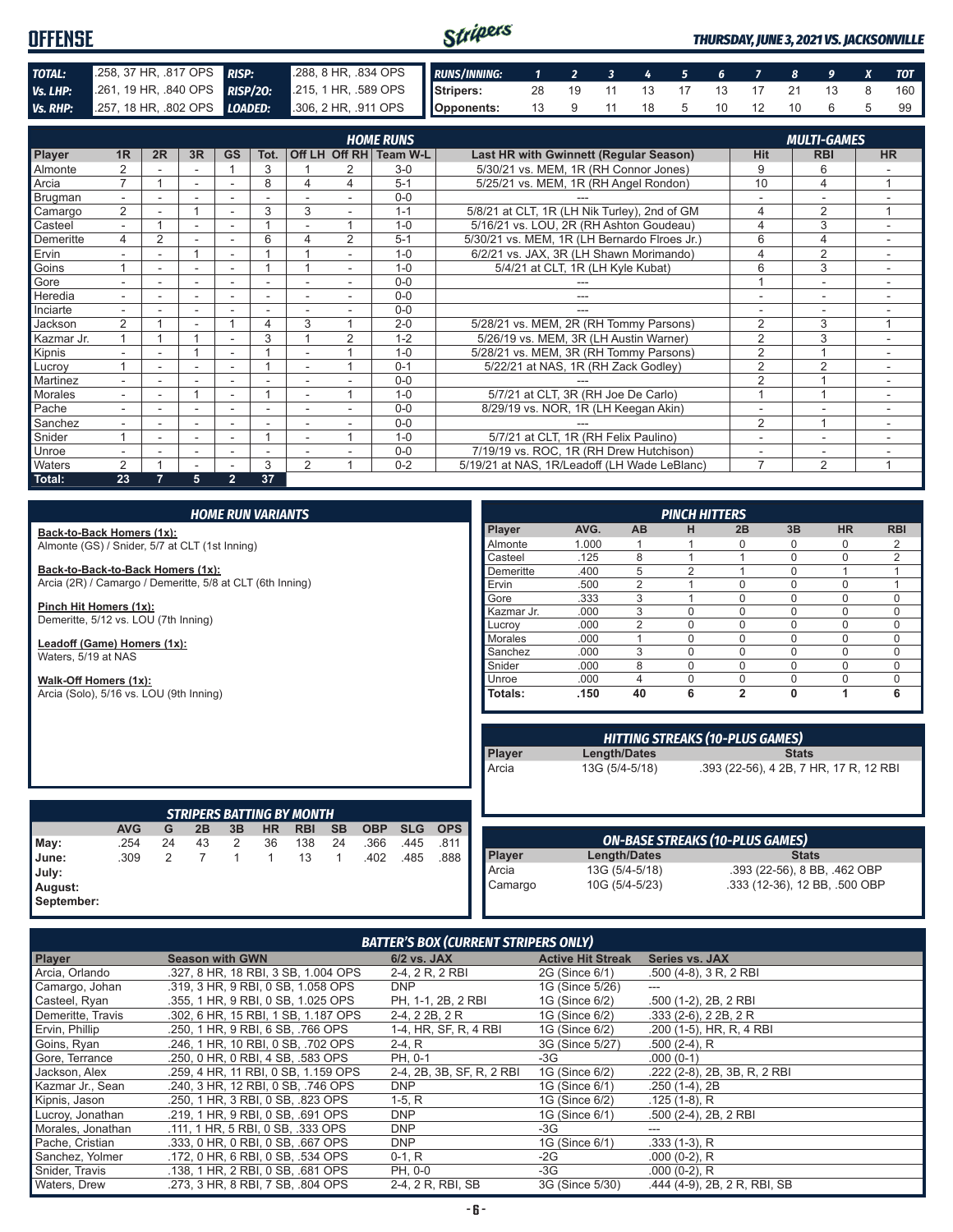# **OFFENSE**

#### **ORLANDO ARCIA - SS - #13**

- **• Leaderboard:** Entering 6/3, leads all of Triple-A in R (27) ... Also ranks among Triple-A East top 10 in H (2nd, 35), TB (2nd, 65), XBH (T-2nd, 14), HR (T-2nd, 8), and OPS (10th, 1.004).
- **• 2021 with GWN:** Hit safely in each of his first 13G from 5/4-5/18 (.393, 7 HR, 17 R, 12 RBI, 2 SB, 1.301 OPS) ... On 5/9 at CLT, tied GWN's single-game homer record with 3 solo blasts (3-for-4, 4 R, 4 RBI) ... Launched game-winning solo HR (#6) in the 8th on 5/14 vs. LOU ... Blasted walk-off solo HR (#7) in the 9th on 5/16 vs. LOU.
- **• 2021 with MIL:** Was on Milwaukee's Opening Day roster and batted .091 (1-for-11, 1 RBI) in 4G before being traded to Atlanta on 4/6 (sent to Alternate Training Site).
- **• Spring Training:** .191, 4 2B, 4 R, 6 RBI, .517 OPS in 19G with Milwaukee. **• 2020:** Spent 59 games with the Brewers, batting .260 (10 2B, 1 3B, 5 HR, 22 R, 20 RBI, 2 SB) ... Played in 2 Postseason games (.143, 1-for-7, 1 HR, 2 RBI).
- **• Acquired:** Via trade with Milwaukee in exchange for RHP Chad Sobotka and RHP Patrick Weigel (4/6/21) ... Originally signed by Milwaukee as a NDFA (10/22/10).
- **• MLB Career:** .244, 69 2B, 7 3B, 42 HR, 180 RBI, 39 SB in 542G with Milwaukee (2016-21) ... Played in the Postseason from 2018-20 (.295, 4 HR, 6 RBI in 13G).

#### **JOHAN CAMARGO - INF - #17**

- **• Leaderboard:** Entering 6/3, ranks among Triple-A East top 10 in R (T-7th, 17) and BB (T-10th, 15).
- **• 2021 with GWN: Has reached base safely in 12 of 13G** ... Hit safely in each of his first 9G (.364, 2 2B, 3 HR, 13 R, 8 RBI) from 5/4-5/22 ... On 5/8 at CLT, notched his first career multi-homer game (2-for-4, 2 HR, 2 RBI).
- **• Gwinnett Career:** Batting .341 (20 2B, 1 3B, 12 HR, 50 R, 51 RBI, 1 SB, .971 OPS) in 68G with Gwinnett since 2017.
- **• 2021 with ATL:** In 5 stints with the Braves, batting .000 (0-for-15, 1 R) in 14G.
- **• Spring Training:** .186, 2 2B, 1 HR, 4 R, 3 RBI in 18G with Atlanta.
- **• 2020:** Made Braves' Opening Day roster and batted .200 (8 2B, 4 HR, 16 R, 9 RBI) in 35G ... Added to the NLCS roster in place of injured Adam Duvall prior to Game 2 and played in 4G (.250, 2-for-8, 1 2B, 1 RBI).
- **• Acquired:** NDFA (7/2/10) out of Panama City, Panama.
- **• MLB Career:** .258, 68 2B, 4 3B, 34 HR, 144 RBI, 2 SB in 360G with Atlanta (2017- 21) ... Played in 2018 and 2020 Postseasons (.087, 1 2B, 1 RBI in 8G).

#### **RYAN CASTEEL - 1B/C - #9**

- **• 2021 with GWN:** Had 6 RBI in a 3G span from 5/15-18, including 5/15 vs. LOU (1 for-2, GW 3-run double, 3 RBI) and 5/16 vs. LOU (1-for-3, HR, 2 RBI) ... Notched a pinch-hit 2-run double on 6/2 vs. JAX.
- **• Spring Training:** Did not play in Atlanta's MLB camp.
- **• 2020:** Was not on the Braves' 60-man player pool ... Did not play.
- **• 2019:** Played 118G with Double-A Mississippi, batting .263 (21 2B, 2 3B, 21 HR, 73 RBI, .811 OPS) ... Ranked 2nd in the Southern League in homers and RBI, 3rd in slugging (.477) ... Was his 2nd career 20-homer season (hit 22 in 2013).
- **• Acquired:** MiLB FA (3/14/21) ... Originally Colorado's 17th-round pick in 2010 out of Cleveland State Community College (Cleveland, TN).

### **TRAVIS DEMERITTE - OF - #12**

- **• Leaderboard:** Entering 6/3, ranks among Triple-A East top 10 in SLG (1st, .730), OPS (1st, 1.187), XBH (1st, 15), 2B (1st, 9), BB (T-2nd, 18), OBP (6th, .457), and R (T-7th, 17).
- **• 2021 with GWN:** On 5/4 at CLT, tallied 5 RBI (3-for-6, HR) to set a club Opening Night record ... Homered in 3 straight games (#2-4) from 5/8-5/12, batting .400 (4 for-10, 4 RBI).
- **• Gwinnett Career:** In 119G since 2019, batting .289 (37 2B, 2 3B, 26 HR, 85 R, 88 RBI, 5 SB, .983 OPS) with the Stripers.
- **• Spring Training:** .133, 0 HR, 3 RBI, 1 SB, .467 OPS in 14G with Atlanta ... Outrighted to Gwinnett on 2/21 and signed to a MiLB contract.
- **• 2020:** Hit .172 with 1 2B, 4 RBI in 18G with Detroit ... DFA'd on 2/5/21.
- **• 2019:** Made his Triple-A debut with Gwinnett and was an IL All-Star (.286, 20 HR, 73 RBI, .944 OPS in 96G) ... Has 1 of the 9 20-HR seasons in GWN history ... Traded to Detroit on 7/31, made his MLB debut (.225, 3 HR, 10 RBI in 48G).
- **• Acquired:** Off Waivers from Detroit (2/12/21) ... Originally Texas' 1st-round pick (30th overall) in 2013 out of Winder-Barrow High School (Winder, GA).
- **• MLB Career:** .217, 8 2B, 2 3B, 3 HR, 14 RBI, 3 SB with Detroit (2019-20).

#### **PHILLIP ERVIN - OF - #18**

- **• Leaderboard:** Entering 6/3, ranks among Triple-A East top 10 in BB (T-6th, 16) and SB (T-10th, 6).
- **• 2021 with GWN:** Blasted a decisive 3-run HR (#1) and tallied a season-high 4 RBI on 6/2 vs. JAX (1-for-4, R).
- **• Spring Training:** .276, 0 HR, 2 RBI, 1 SB, .647 OPS in 18G with Atlanta ... DFA'd on 3/28, outrighted to the Alternate Training Site on 4/3.
- **• 2020:** Between Cincinnati and Seattle, hit .149 with 3 2B, 4 RBI, 1 SB in 37G ... DFA'd by the Reds (8/28), Mariners (12/16), and Chicago Cubs (2/20/21).
- **• Acquired:** Off waivers from the Chicago Cubs (2/22/21) ... Originally Cincinnati's 1st-round pick (27th overall) in 2013 out of Samford University (Homewood, AL).
- **• MLB Career:** .247, 26 2B, 8 3B, 17 HR, 68 RBI, 15 SB in 237G with CIN, SEA (2017-20) ... Talled 7 of his 8 career triples in 2019 (ranked 7th in NL).

#### **RYAN GOINS - INF - #8**

- **• 2021 with GWN:** Hit Gwinnett's first homer of the season on 5/4 at CLT (opposite field, solo) ... Set season highs for hits (3-for-4) and RBI (3) on 5/12 vs. LOU.
- **• Triple-A Career:** With BUF (2013-16), LHV (2018), CLT (2019), and GWN (2021), batting .276 (83 2B, 6 3B, 21 HR, 164 R, 155 RBI, 14 SB) in 387G.
- **• Spring Training:** .391, 2 2B, 0 HR, 5 RBI, 0 SB, .960 OPS in 16G with Atlanta.
- **• 2020:** Played in 14G with the Chicago White Sox, batting .000 (0-for-9, 4 R) ... Spent most of the year at the Alternate Training Site in Schaumburg, IL.
- **• Acquired:** MiLB FA (2/25/21) ... Originally Toronto's 4th-round pick in 2009 out of Dallas Baptist University (Dallas, TX).
- **• MLB Career:** .228, 71 2B, 12 3B, 22 HR, 158 RBI in 555G with TOR, KC, CWS (2013-20) ... Played for TOR in 2015, 2016 Postseason (.146, 1 HR, 5 RBI in 14G).

#### **TERRANCE GORE - OF - #5**

- **• 2021 with GWN:** Is 4-for-4 in stolen base attempts over 8G with Gwinnett ... Stole 2nd and 3rd base as a pinch runner on 5/18 at NAS.
- **• Spring Training:** Did not play in Atlanta's MLB camp.
- **• 2020:** Logged 2G in his lone season with the Los Angeles Dodgers (0 PA).
- **• Acquired:** MiLB FA (2/18/21) ... Originally Kansas City's 20th-round pick in 2011 out of Gulf Coast Community College (Panama City, FL).
- **• MLB Career:** .224, 2 2B, 1 3B, 0 HR, 1 RBI, 40 SB in 102G with KC, CHC, LAD (2014-20) ... Played in the Postseason with KC (2014-15) and CHC (2018), going 0-for-2 with 3 R, 5 SB ... Won World Series with the Royals in 2015.

#### **ALEX JACKSON - C - #56**

- **• MLB Rehab:** Assigned to Gwinnett for rehab by Atlanta on 5/21 ... On the Braves' 10-day injured list since 5/2 (strained left hamstring).
- **• 2021 with GWN: In last 5G, batting .368 (7-for-19, 1 2B, 1 3B, 4 HR, 6 R, 11 RBI, 1.593 OPS)** ... On 5/27 vs. MEM, set career highs in HR (3) and RBI (7) in 4-for-4 effort ... Is one of 4 Gwinnett players with 3-HR game all-time (2nd this season, joining Orlando Arcia).
- **• Gwinnett Career:** Has 35 HR in 128G since 2018 (.224, 93 RBI, .835 OPS) ... Hit a career-high 28 HR over just 85G with the Stripers in 2019.
- **• 2021 with Atlanta:** Made the Braves' Opening Day roster for the first time in his career ... Hit .043 (1-for-23, 2 R) in 10G prior to the injury.
- **• Spring Training:** .194, 2 2B, 2 HR, 8 RBI, .716 OPS in 14G with Atlanta.
- **• 2020:** Spent most of the year at the Alternate Training Site in Gwinnett ... In 5G with Atlanta, batted .286 (2-for-7, 1 2B).
- **• Acquired:** Via trade with Seattle in exchange for RHP Max Povse and RHP Rob Whalen (11/28/16) ... Originally the Mariners' 1st-round pick (6th overall) in 2014 out of Rancho Bernardo High School (San Diego, CA).
- **• MLB Career:** .070, 1 2B, 2 R, 0 RBI in 19G with Atlanta (2019-21).

### **SEAN KAZMAR JR. - INF - #4**

- **• 2021 with GWN:** On 5/25 vs. MEM, lined a walk-off single in the 9th for a 2-1 win, his first career walk-off RBI with Gwinnett ... Hit his 40th career homer with Gwinnett on 5/26 vs. MEM (1-for-3, 3 RBI).
- **• Gwinnett Career:** Batting .268 (632-for-2360, 129 2B, 12 3B, 40 HR, 287 R, 282 RBI, 23 SB) in 684G over 8 seasons ... Leads Gwinnett in career G, AB, H, TB (905), 2B, R, RBI ... Ranks 2nd in career 3B (12) ... Ranks 4th in career HR (40).
- **• 600 Club:** His 632 hits are 4th-most in Richmond/Gwinnett history (Larry Whisenton leads with 657 hits) ... Is one of 5 players in RICH/GWN history with 600 hits.
- **• 2021 with ATL:** Contract selected on 4/17, has spent 2 stints with Atlanta (4/17- 4/23, 5/4-5/7), going 0-for-2 ... Pinch hit on 4/17 at the Chicago Cubs, marking his first MLB appearance in 4,589 days since 9/23/08 with San Diego ... The last player with a bigger gap between MLB appearances was Ralph Winegarner (13 years, 14 days between 6/23/36 with CLE and 7/7/49 with STL).
- **• Spring Training:** .409, 3 HR, 9 RBI, 0 SB, 1.415 OPS in 25G with Atlanta.
- **• 2020:** Was an NRI to Braves Spring Training, but not on 60-man player pool.
- **• Acquired:** MiLB FA (12/7/20) ... Originally San Diego's 5th-round pick in 2004 out of the College of Southern Nevada.
- **• MLB Career:** .195, 1 2B, 0 3B, 0 HR, 2 RBI in 22G with San Diego (2008) and Atlanta (2021).

### **JASON KIPNIS - INF - #22**

- **• 2021 with GWN:** Belted a decisive 3-run HR (#1) on 5/28 vs. MEM (2-for-3, 3 RBI). **• Spring Training:** .241, 1 2B, 1 HR, 2 R, 3 RBI in 12G with Atlanta ... Released on
- 3/27, re-signed to MiLB deal on 3/29. **• 2020:** In his lone season with the Chicago Cubs, hit .237 (8 2B, 1 3B, 3 HR, 16 RBI, 1 SB) in 44G ... Played in 2G during the Postseason (0-for-3, 1 BB, 1 SO) ... Elected Free Agency on 10/28.
- **• Acquired:** MiLB FA (3/29/21) ... Originally Cleveland's 2nd-round pick in 2009 out of Arizona State University (Tempe, AZ).
- **• MLB Career:** .260, 260 2B, 24 3B, 126 HR, 545 RBI, 136 SB in 1,165G with CLE, CHC (2011-20) ... Was 2-time AL All-Star with the Indians (2013, 2015) ... Hit .192 (3 2B, 1 3B, 4 HR, 9 RBI) in 26G during the Postseason with CLE (2013, 2016-18) and CHC (2020).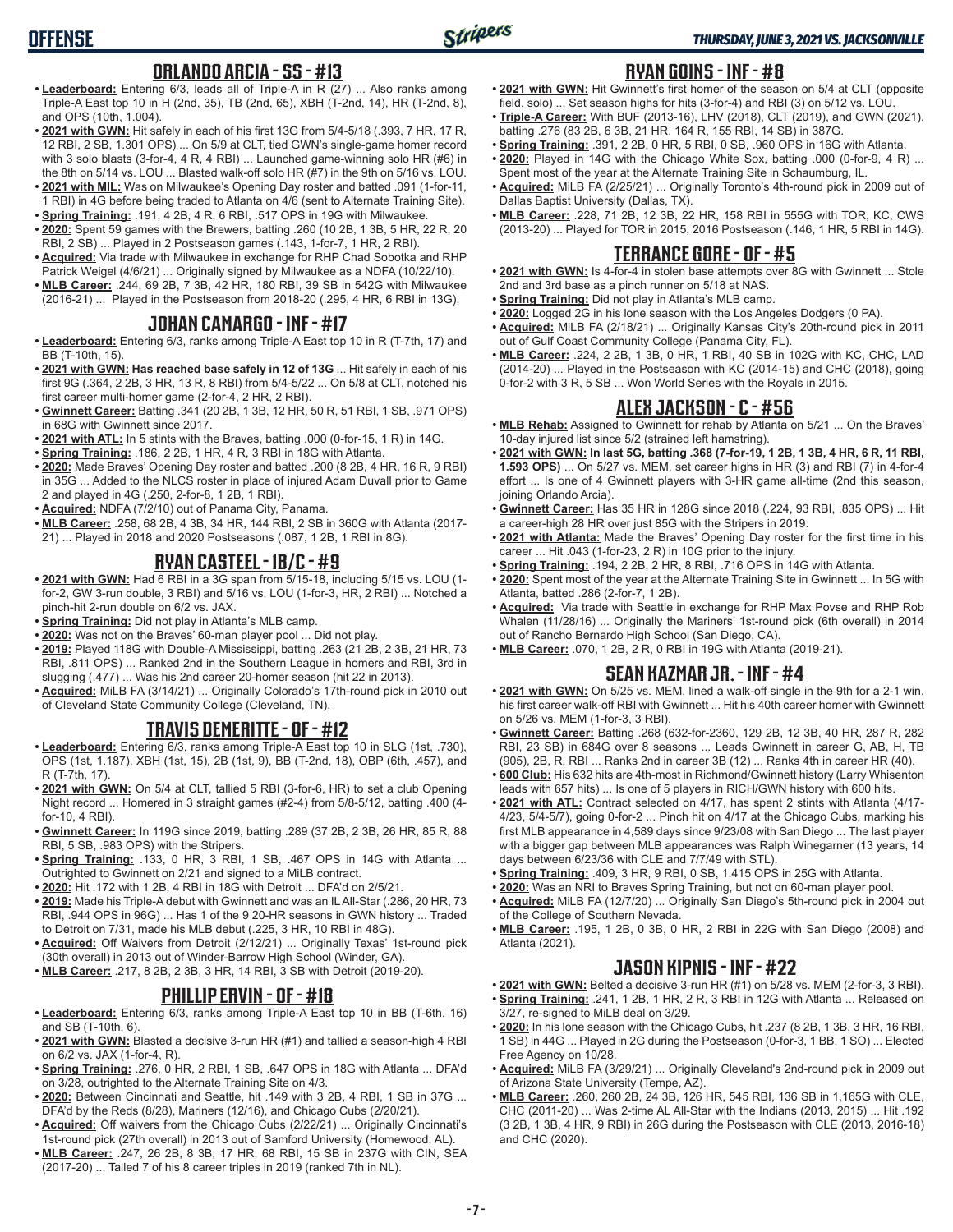# **OFFENSE**

#### **JONATHAN LUCROY - C - #62**

- **• 2021 with GWN:** On 5/26 vs. MEM, went 2-for-4 with a 3-run double and 4 RBI. **• 2021 with WSH:** Signed by Washington on 4/6, played 5G (.357, 5-for-14, 1 2B, 2 RBI) ... DFA'd on 4/12, outrighted and elected free agency on 4/14.
- **Spring Training: .333, 1 2B, 1 R, .867 OPS in 14G with Chicago White Sox ...** Released on 3/30 (had signed a MiLB deal on 2/11).
- **• 2020:** Signed by Boston to a MiLB deal on 2/19 ... Contract selected on 7/17 and played in 1G (7/24 vs. BAL, no AB) ... DFA'd on 7/29, released on 9/15 ... Signed with Philadelphia on 9/15 and joined Alternate Site (no MLB call-up).
- **• Acquired:** MiLB FA (5/17/21) ... Originally Milwaukee's 3rd-round pick in 2007 out of the University of Louisiana-Lafayette.
- **• MLB Career:** .274, 217 2B, 24 3B, 108 HR, 547 RBI, 30 SB in 1,208G with MIL, TEX, COL, OAK, LAA, CHC, BOS, WSH (2010-21) ... 2-time NL All-Star (2014, 2016 with MIL) ... Played in Postseason for MIL (2011), TEX (2016), COL (2017), OAK (2018), batting .235 with 1 HR, 6 RBI in 15G.

#### **JONATHAN MORALES - C - #20**

- **• 2021 with GWN:** Tied his single-game career high with 5 RBI on 5/7 at CLT, going 2-for-6 with a 3-run HR (#1) in the 9th.
- **• Spring Training:** .250, 0 HR, 1 RBI, 0 SB, 1.200 OPS in 12G with Atlanta.
- **• 2020:** Spent entire year at Braves Alternate Site in Gwinnett (no MLB debut) ... Played for Caguas of the Puerto Rican Winter League (.394, 3 HR, 9 RBI in 13G), earning PWL Postseason All-Star honors.
- **• 2019:** Hit .240 (13 2B, 2 HR, 27 R, 25 RBI) in 80G between Double-A Mississippi and Gwinnett ... Logged 1 game during the IL Playoffs (0-for-1, BB).
- **• Acquired:** Braves' 25th-round pick in 2015 out of Miami-Dade Community College.

#### **CRISTIAN PACHE - OF - #15**

- **• 2021 with GWN:** Joined Stripers on a rehab assignment from 5/29-6/1, played 1G (.333, 1-for-3, R) before being activated and optioned on 6/2.
- **• 2021 with ATL:** On Atlanta's Opening Day roster for the first time ... Hit .111 (3 2B, 1 HR, 6 R, 4 RBI) in 22G ... Placed on IL twice, on 4/14 and 5/14 ... Was at the Alternate Training Site from 4/24-4/30.
- **• MLB.com Prospect Ranks:** #1 (Braves Top 30), #11 (Top 100).
- **• Spring Training:** .184, 2 2B, 1 3B, 4 R, 3 RBI, 2 SB in 17G with Atlanta.
- **• 2020:** Spent most of the year at the Braves Alternate Training Site ... Made his MLB debut on 8/21 vs. Philadelphia (1-for-4) ... Played just 2G during regular season (.250) ... Also made MLB Postseason debut (.182, 1 2B, 1 HR, 4 R, 4 RBI in 12G).
- **• 2019:** Between Mississippi (104G) and Gwinnett (26G), hit .277 (36 2B, 9 3B, 12 HR, 63 R, 61 RBI, 8 SB, .802 OPS) in 130G ... Named a Southern League
- Postseason All-Star and MLB All-Star Futures Game participant.
- **• Acquired:** NDFA (7/4/15) out of Santo Domingo Centro, D.R.
- **• MLB Career:** .119, 3 2B, 0 3B, 1 HR, 4 RBI, 0 SB in 24G with Atlanta (2020-21).

#### **YOLMER SANCHEZ - INF - #2**

- **• 2021 with GWN:** On 5/7 at CLT, went 3-for-5 with 3 runs, 3 RBI and Gwinnett's first triple of the year.
- **• Spring Training:** .190, 0 XBH, 2 RBI, 1 SB, .451 OPS in 15G with Baltimore ... DFA'd on 3/27, released on 3/30.
- **• 2020:** Played 11G with the Chicago White Sox, batting .313 (3 2B, 1 HR, 1 RBI, 1.164 OPS) ... Made his MLB Postseason debut in the ALWCS (1G, no at-bat).
- **• Acquired:** MiLB FA (3/31/21) ... Originally a NDFA with Chi. White Sox (5/29/09).
- **• MLB Career:** .245, 113 2B, 24 3B, 32 HR, 215 RBI, 30 SB in 657G with the Chicago White Sox (2014-20) ... Won an AL Gold Glove in 2019 (.987 FPCT at 2B).

#### **TRAVIS SNIDER - INF/OF - #26**

- **• 2021 with GWN:** Drew 8 walks in his first 3G from 5/5-5/9.
- **• Spring Training:** Did not play in Atlanta's MLB camp.
- **• 2020:** Signed by Miami on 7/24 and reported to the Marlins' Alternate Training Site in Jupiter, FL, but was released on 8/27 and did not reach the Majors.
- **• 2019:** Played for Triple-A Reno in Arizona's system (.294, 22 2B, 4 3B, 11 HR, 41 RBI, 3 SB, .899 OPS in 93G).
- **• Acquired:** MiLB FA (2/26/21) ... Originally Toronto's 1st-round pick (14th overall) in 2006 out of Henry M. Jackson High School (Mill Creek, WA).
- **• MLB Career:** .244, 100 2B, 7 3B, 54 HR, 212 RBI, 22 SB in 630G with TOR, PIT (2008-15) ... Played for PIT in the Postseason from 2013-15 (.250, 1-for-4 in 3G).

#### **DREW WATERS - OF - #11**

- **• Leaderboard:** Entering 6/3, ranks among Triple-A East top 10 in steals (T-5th, 7). **• 2021 with GWN: Batting .321 (18-for-56, 3 2B, 3 HR, 14 R, 7 RBI, 5 SB, .977 OPS) in last 15G since 5/15** ... On 5/18 at NAS, recorded his first career multi-HR game (3-for-5, 2 HR, 3 RBI) and became the first GWN player to homer from both sides of the plate since Mel Rojas Jr. (7/7/16 at CLT) ... On 5/19 at NAS, fell a triple shy of the cycle in his first 4-hit game at Triple-A (4-for-5, 2B, HR, 2 R, 2 RBI, 2 SB).
- **• MLB.com Prospect Ranks:** #2 (Braves Top 30), #28 (Top 100 Prospects). **• Spring Training:** .500, 1 2B, 0 HR, 2 RBI, 1 SB in 4G with Atlanta.
- **• 2020:** Spent entire year at Braves Alternate Site in Gwinnett (no MLB debut).
- **• 2019:** Hit .309 (40 2B, 9 3B, 7 HR, 80 R, 52 RBI, 16 SB) in 134G with Double-A Mississippi and Gwinnett ... Won Southern League Batting Title (.319, best in MIS history) and Most Valuable Player (1st in MIS history) ... Ranked among MiLB top 5 in doubles (T-3rd, 40) and hits (5th, 163).
- **• Acquired:** Braves' 2nd-round pick in 2017 out of Etowah High School (Woodstock, GA) ... Named Gatorade Georgia Baseball Player of the Year in 2017.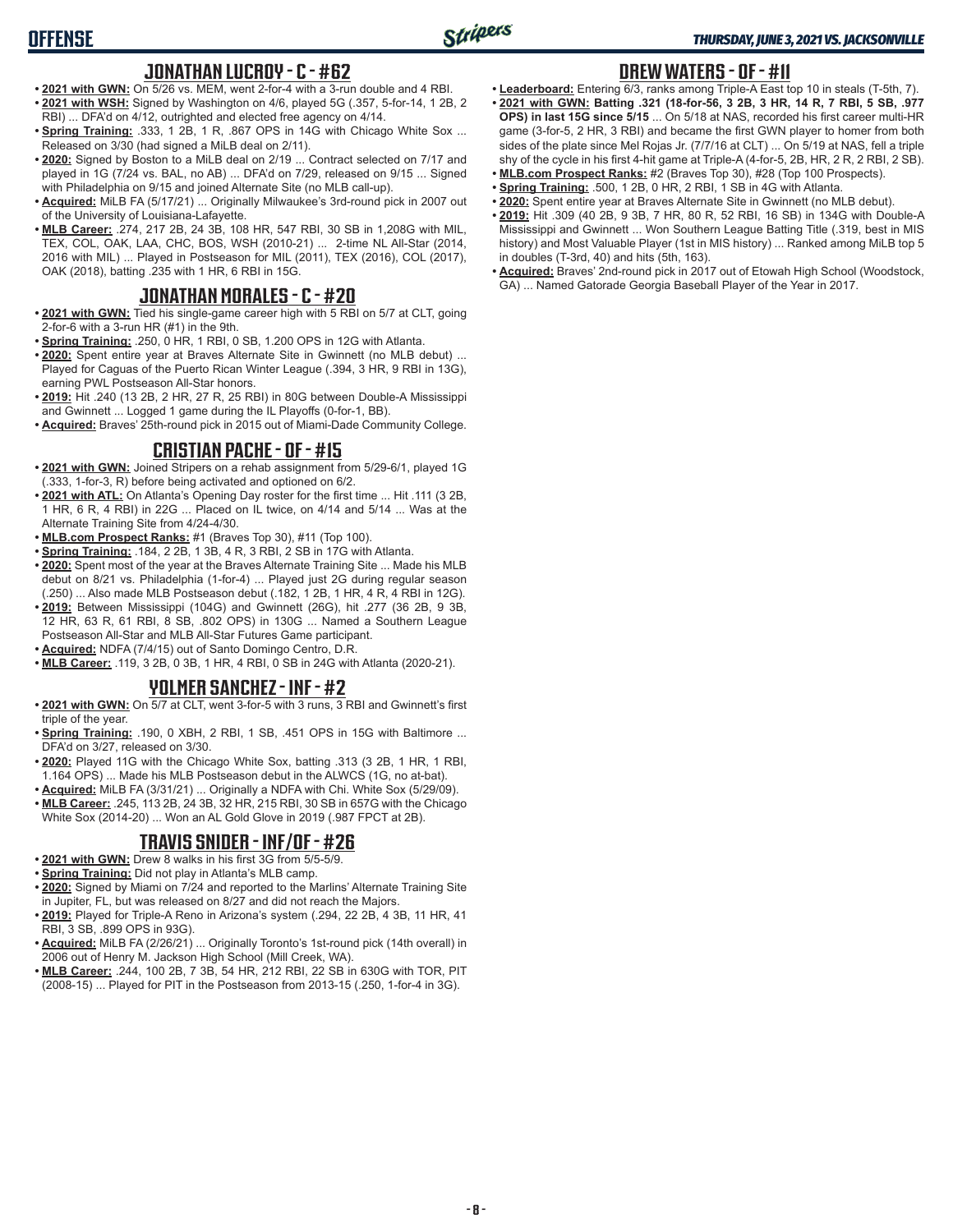## **SEASON SUMMARY**



#### **TEAM HIGHS & LOWS**

| <b>OFFENSE:</b>  |                                                                          |
|------------------|--------------------------------------------------------------------------|
|                  |                                                                          |
|                  |                                                                          |
|                  |                                                                          |
|                  |                                                                          |
|                  |                                                                          |
|                  |                                                                          |
|                  |                                                                          |
|                  |                                                                          |
|                  |                                                                          |
|                  |                                                                          |
|                  |                                                                          |
| <b>PITCHING:</b> |                                                                          |
|                  |                                                                          |
|                  |                                                                          |
|                  | Most Runs Allowed, Inning 4 (4x, last: 6th Inning, 6/1 vs. Jacksonville) |
|                  |                                                                          |
|                  |                                                                          |
|                  |                                                                          |
|                  |                                                                          |
|                  | Most Home Runs Allowed, Game 3 (2x, last: 5/29 vs. Memphis)              |

Most Hit Batsmen, Game ..........................................................2 (5/19 at Nashville) Most Wild Pitches, Game ............................................ 3 (3x, last: 5/21 at Nashville)

Most Double Plays Turned, Game .............................3 (2x, last: 5/29 vs. Memphis) Most Triple Plays Turned, Game ...................................................................... None Most Errors, Game ..................................................................3 (5/15 vs. Louisville) Most Stolen Bases Allowed, Game ............................. 2 (2x, last: 5/21 at Nashville) Most Caught Stealing, Game .....................................1 (5x, last: 5/30 vs. Memphis)

**TEAM MISCELLANEOUS** Largest Margin of Victory........................................ 18 Runs (5/7 at Charlotte, 19-1) Largest Margin of Defeat .........................................5 Runs (5/29 vs. Memphis, 3-8) Largest Comeback Win .....................................4 Runs (5/4 at Charlotte, 3-7, 10-9) Largest Blown Lead (Loss) ................................3 Runs (5/18 at Nashville, 3-0, 8-9) Longest Game, Innings .............................................................12 (5/4 at Charlotte) Longest Game, Time ..............................................................4:26 (5/4 at Charlotte) Longest 9.0-Inning Game, Time .............................................3:26 (5/5 at Charlotte) Shortest 9.0-Inning Game, Time ..........................................2:09 (5/22 at Nashville) Largest Home Attendance ................................................ 3,969 (5/29 vs. Memphis) Largest Road Attendance .................................................10,716 (5/22 at Nashville) Longest Total Delay............................................................ 0:40 (5/28 vs. Memphis) Long Multi-Game Scoring Drought .........................................18 Innings (5/22-5/25) Long Multi-Game Scoreless Streak .......................... 15 Innings (2x, last: 5/23-5/25)

#### **INDIVIDUAL HIGHS & LOWS**

| <u>HITTING (GAME):</u> |  |
|------------------------|--|
|                        |  |
|                        |  |
|                        |  |
|                        |  |
|                        |  |
|                        |  |
|                        |  |
|                        |  |
|                        |  |
|                        |  |
|                        |  |
|                        |  |
|                        |  |
| PITCHING (GAME):       |  |
|                        |  |
|                        |  |
|                        |  |
|                        |  |
|                        |  |
|                        |  |
|                        |  |
|                        |  |
|                        |  |
|                        |  |

#### **DEFENSE (GAME):**

Home Runs (Start).........................................2 (3x, last: Wilson, 5/16 vs. Louisville) Home Runs (Relief)................................1 (12x, last: Burrows, 6/2 vs. Jacksonville) Low-Hit 9.0 IP CG.............................................................................................None Low-Run 9.0 IP CG ..........................................................................................None

#### **STREAKS**

#### **PITCHING (LONGEST IN 2021 ONLY):**

#### **LAST TIME IT HAPPENED (GWINNETT REGULAR-SEASON HISTORY)**

**TEAM OFFENSE:**

#### **INDIVIDUAL OFFENSE:**

**DEFENSE:**

|                                | Homers, Both Sides of Plate Drew Waters (5/18/21 at Nashville)             |
|--------------------------------|----------------------------------------------------------------------------|
|                                |                                                                            |
|                                |                                                                            |
|                                | Back-to-Back-to-Back Homers  Arcia/Camargo/Demeritte (5/8/21 at Charlotte) |
|                                |                                                                            |
|                                |                                                                            |
|                                |                                                                            |
|                                |                                                                            |
|                                |                                                                            |
|                                |                                                                            |
|                                |                                                                            |
|                                |                                                                            |
|                                |                                                                            |
|                                |                                                                            |
| <b>INDIVIDUAL PITCHING:</b>    |                                                                            |
| <b>9 O-Inning Perfect Game</b> | Never                                                                      |

| 9.0-Inning No-Hitter (Comb.) Wooten/Marksberry/Ramirez (6/30/16 at Louisville) |  |
|--------------------------------------------------------------------------------|--|
|                                                                                |  |
|                                                                                |  |
| 21 Consecutive Saves Converted Jairo Asencio (9/6/09-8/8/11)                   |  |
| 25.0-Inning Scoreless Streak Stephen Marek, 25.1 IP (6/6/10-8/2/10)            |  |
|                                                                                |  |

#### **- 9 -**

#### 12 Walks...................................................................................... 5/7/21 at Charlotte 18 Strikeouts....................................................................... 6/13/19 at Lehigh Valley Ground Into a Triple Play......................................................... 4/22/18 at Pawtucket 28-Inning Scoring Drought.................................................4/23/16-4/26/16 (28.2 IP) **TEAM PITCHING:**

| <b>I CAM FII UNINU.</b> |  |
|-------------------------|--|
|                         |  |
|                         |  |
|                         |  |
|                         |  |
|                         |  |
|                         |  |
|                         |  |
|                         |  |
|                         |  |

#### **TEAM DEFENSE:**

## **TEAM MISCELLANEOUS:**